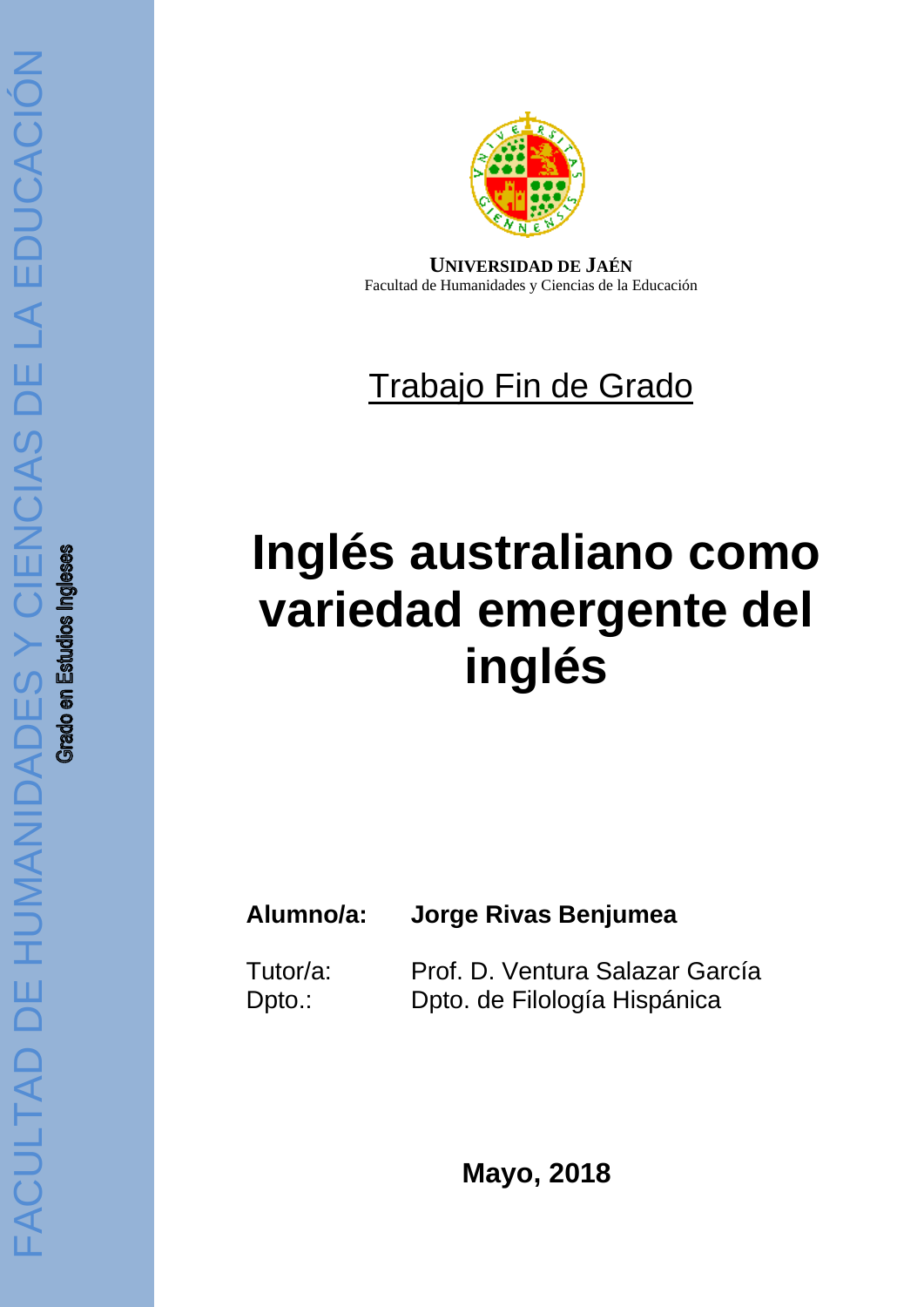## *<u>Índice</u>*

| $1_{-}$        | SUMMARY OF PAPER AND KEY WORDS (SPANISH AND ENGLISH)3 |
|----------------|-------------------------------------------------------|
| 2.             |                                                       |
| 3.             |                                                       |
|                |                                                       |
|                |                                                       |
|                |                                                       |
|                |                                                       |
|                |                                                       |
|                |                                                       |
|                |                                                       |
|                |                                                       |
|                |                                                       |
| $\mathbf{4}$ . |                                                       |
| .5.            |                                                       |
| 6.             |                                                       |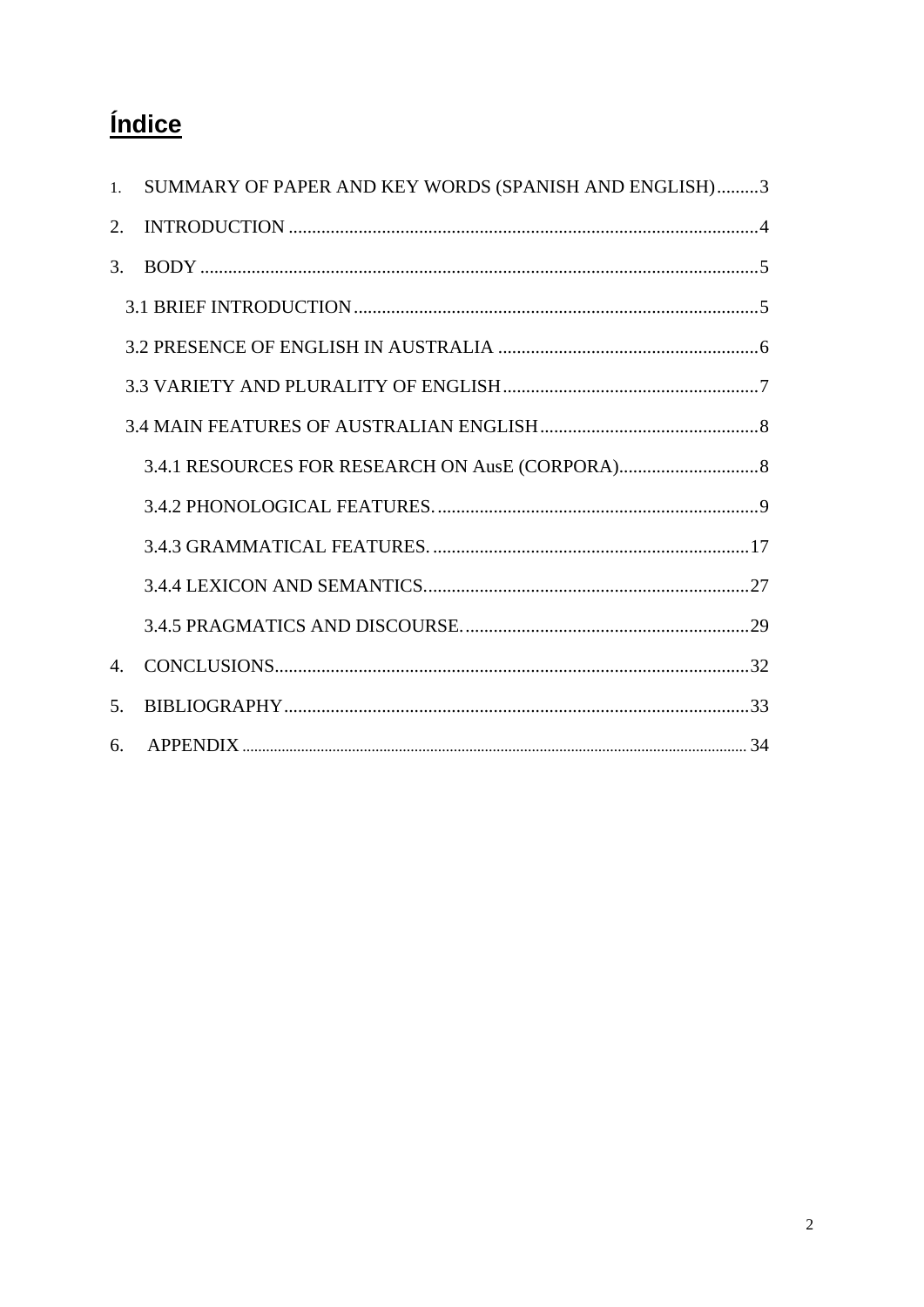## 1. SUMMARY AND KEY WORDS (SPANISH AND ENGLISH)

#### **Resumen Castellano (máx. 150 palabras)**

Este ensayo explica las características más importantes del inglés australiano que lo diferencian de las demás variedades del inglés. Además, se explica el rol del inglés australiano en el mundo, cómo ha sido su evolución y su posible futuro.

**Palabras clave (max. 5)**

Inglés australiano, variedad, características.

**Abstract (max. 150 words)**

This paper will explain the main features of Australian English that makes it special from other varieties of English. Moreover, it will be seen the role of Australian English in the world of English, how has been its evolution and its possible future.

**Key words (max. 5)**

Australian English, variety, features.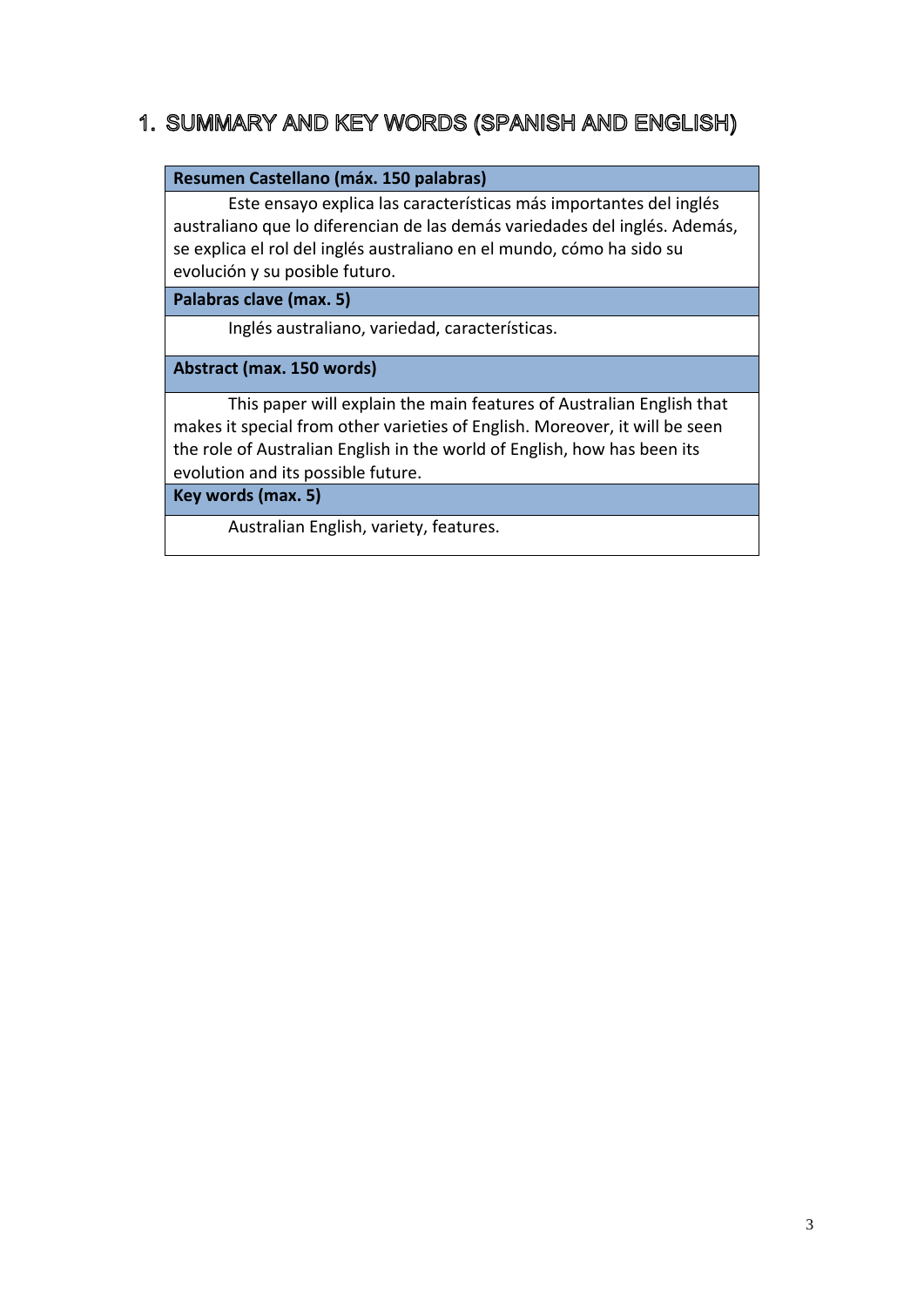## 2. INTRODUCTION

This essay<sup>[1](#page-3-0)</sup> will be dealing with Australian English and its situation in the world of Englishes. We will try to give answers to several questions as what makes AusE special from other forms of English or which are its main features.

The main goal of this paper is to present the key and distinctive features of AusE, dividing them into some categories: phonetic and phonological, grammatical, lexical and semantic, and pragmatic features.

Apart from that, we will see a description of the current Australia and its geography, society and historical factors that have been relevant to AusE.

AusE also will be useful to see the role of English in the world and how it is evolving from a 'national' language from the United Kingdom to the rest of the world in the last decades as a 'global language.'

Finally, as a conclusion, I would like to mention how it seems to be the future of the English language in general, and the role of AusE within the world of Englishes in particular.

-

<span id="page-3-0"></span><sup>&</sup>lt;sup>1</sup> This paper follows the citation standards of MLA (Modern Language Association) style.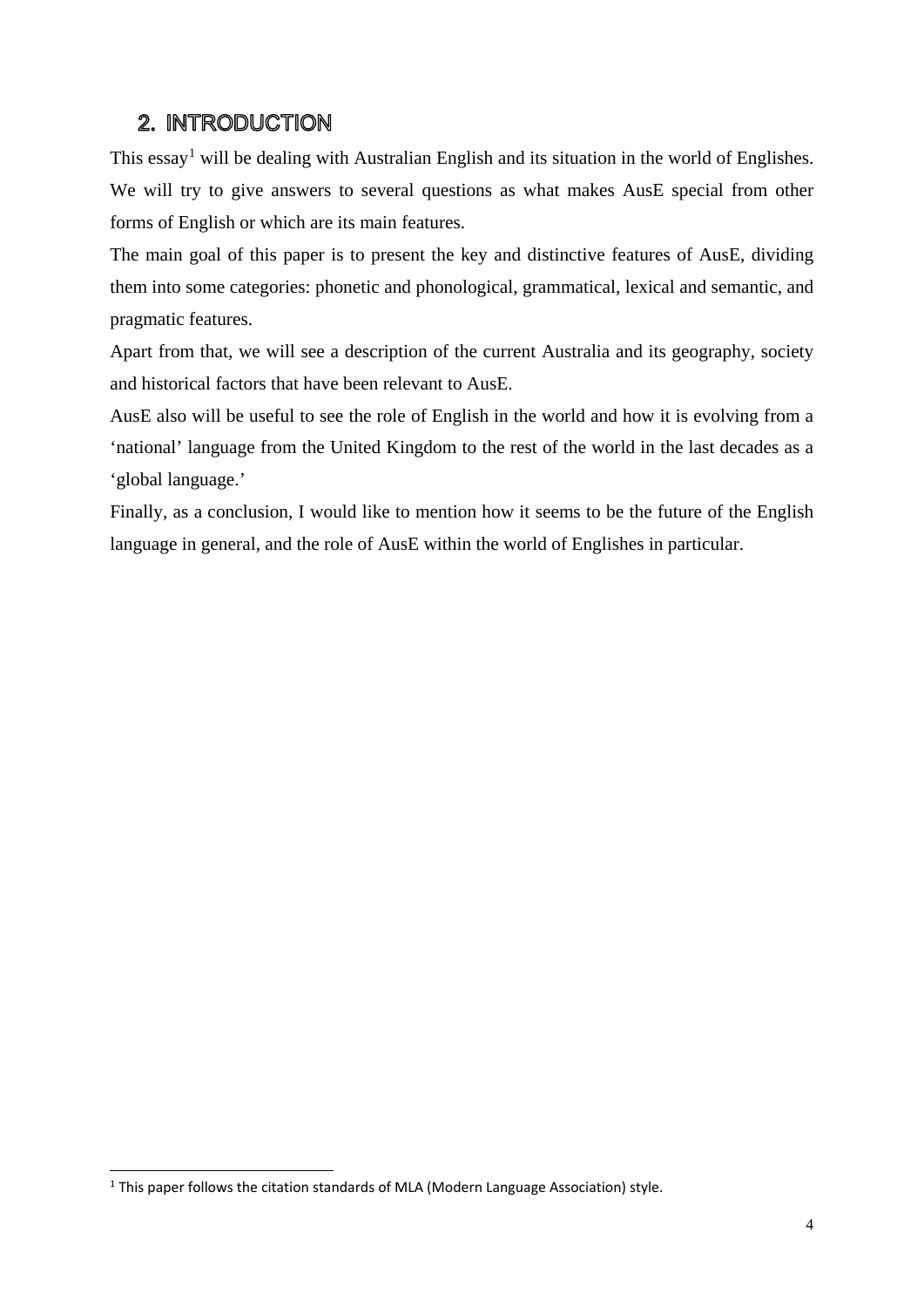## 3. BODY

## 3.1 BRIEF INTRODUCTION

English is changing throughout the world and is becoming more and more present in the lives of L2 speakers. David Crystal discusses this aspect in his *English as a global language*. English is losing the right to be only British or American, and it is becoming international. It has become a global language and a *lingua franca* nowadays.

As it was said by John Adams in 1780: 'English is destined to be in the next and succeeding centuries more generally the language of the world than Latin was in the last or French is in the present age.' And eventually it is happening, and it is convenient to study why English has become the chosen language and which are the reasons that explain the privileged position that it occupies.

The rising of English is due to geographical-historical and socio-cultural factors. It all started as British imperialism grew since  $16<sup>th</sup>$  century. Then, a series of circumstances made that English were 'in the right place at the right time' (Crystal, 2012). Some of these factors were: the growth of British Empire covering nearly a third of the Earth's surface and its colonization, the terminology in technological advances, becoming an official language for international organizations (The UN, The Commonwealth, etc.). English also was the main medium in the media (the press, advertising, broadcasting, cinema, music), international travel and safety (Seaspeak and Airspeak), education and modern communication as the Internet.

So then, let us find out which role has occupied Australia in the history of English and how has evolved its own variety of English.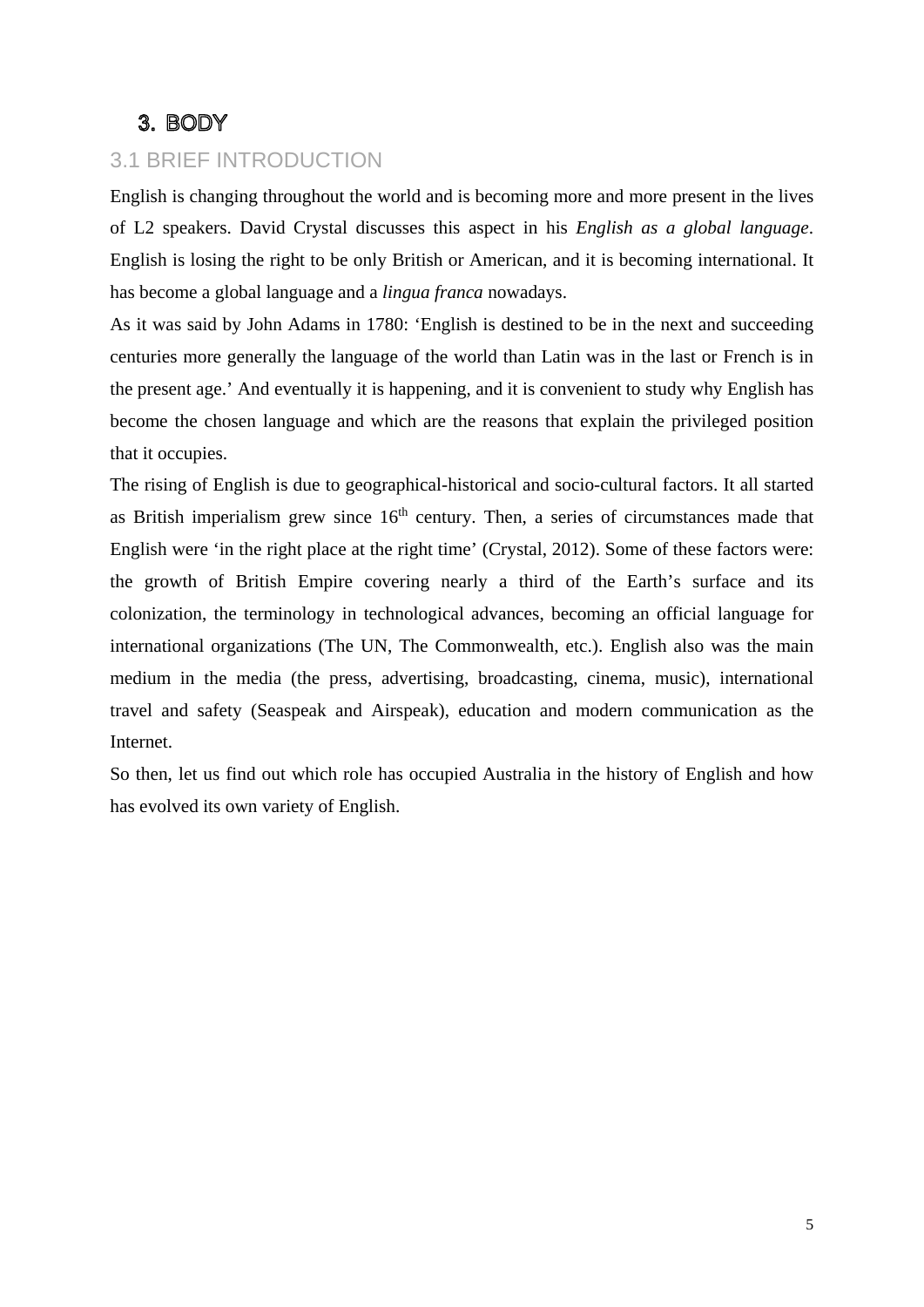### 3.2 PRESENCE OF ENGLISH IN AUSTRALIA

Australia is the smallest continent, but it is the  $6<sup>th</sup>$  bigger country in the world with 24 million inhabitants, where 15 million have English as their first language (L1) and 3,5 million as second language (L2). It is divided into six states and two minor territories (see map below).



*Map 1.* Political map of Australia

Nowadays, Australia has become a multiethnic society (more than 270 ethnic groups). It was colonized by James Cook in 1770, and from this time onwards, Britain established its first penal colony at Sydney. ''By 1850 the population of Australia was about 400,000, and by 1900 nearly 4 million. The British Isles provided the main source of settlers, and thus the main influence on the language.'' (Crystal, 2012). Many of them came from London and Ireland and features of Cockney and Irish accents are present today in AusE.

Then, as Collins and Blair (2002) suggest: ''it is now common for linguists to distinguish AusE in its several varieties, from Aboriginal English and the other Englishes of Australia.'' Leitner (1984) was to the first to draw this distinction between AusE, English spoken by people born in Australia, and ''English in Australia'', the English of the immigrant settlers and convicts.

''AusE is emerging from a forgotten, colonial variety to a more relevant dialect of English nowadays'' (Crystal, 2012).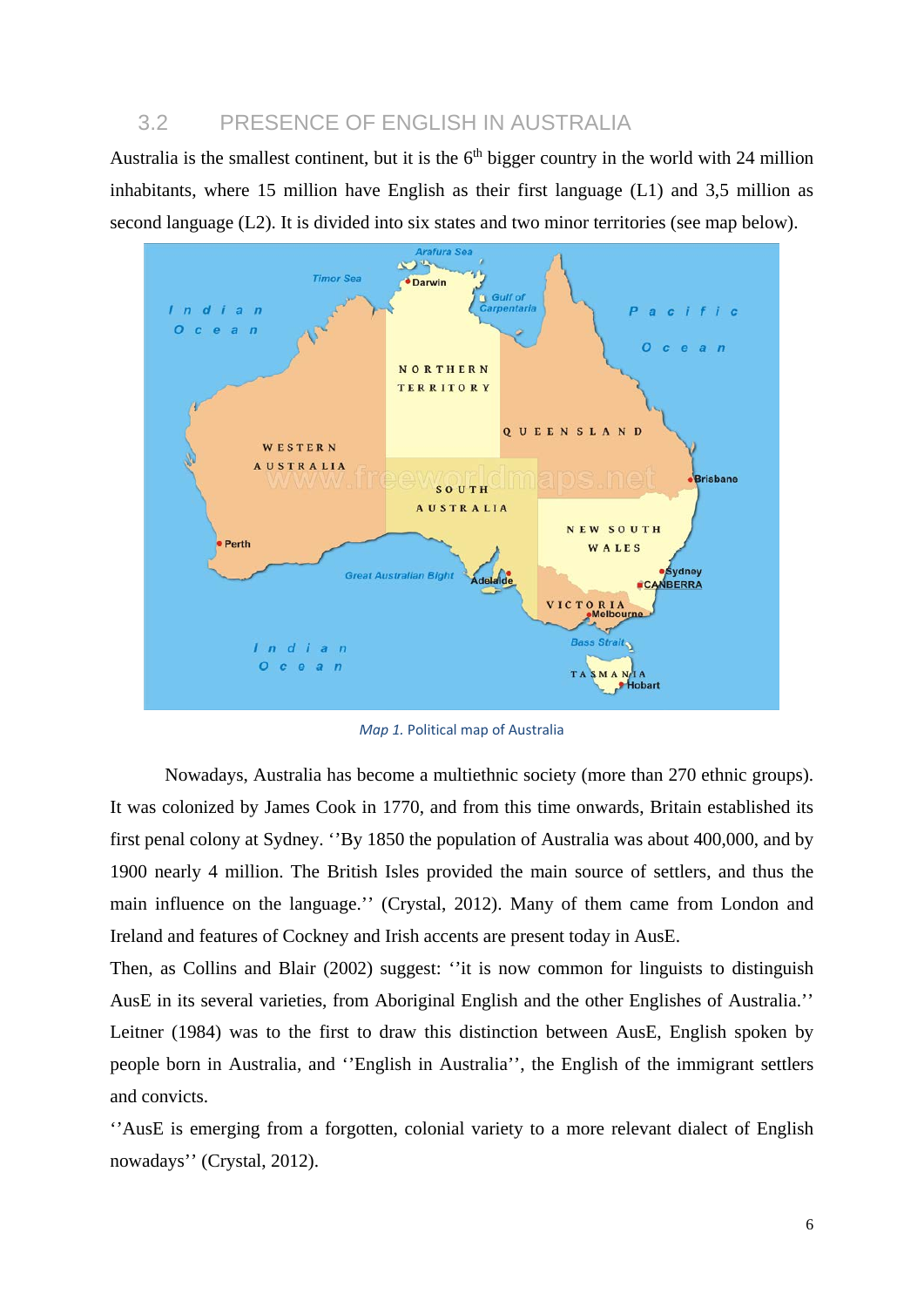#### 3.3 VARIETY AND PLURALITY OF ENGLISH

English is a plural language, we can find many varieties in the world of Englishes, Crystal (2012) describes as:

''the dialects we all recognize within our own country, except that they are on an international scale, applying to whole countries or regions. Instead of affecting mere thousands of speakers, as is typically the case with rural or urban regional dialects, they apply to millions.''

The case of Australia was not an exception, and the co-existence with other indigenous languages derived in a particular and unique variety of English. Some of its features were summarized by Collins (2014):

''its persistent and pervasive informality, politically incorrect and ironic humour, and its fluid heterogeneity where a range of styles, registers and social varieties merge into its texture.''

Another important factor dealing with plurality is the relationship between AusE and NZE. Both varieties of English have many features in common as some pronunciation and vocabulary (e.g. many hypocoristics forms seem to appear in both dialects). Thus, some scholars disagree in the origin of NZE. Some of them say it is a version of  $19<sup>th</sup>$  century Cockney, other say it is a version of AusE English and other linguists state that is a developed, independent variety of English from the early Anglophone settlers in New Zealand.

Lauri Bauer (University of Wellington) concludes that the origin could be a mixture of the proposes, considering NZE as an independent variety of English, having been influenced by the proximity of AusE, but with its own features that make it one of the main Englishes in the inner circle.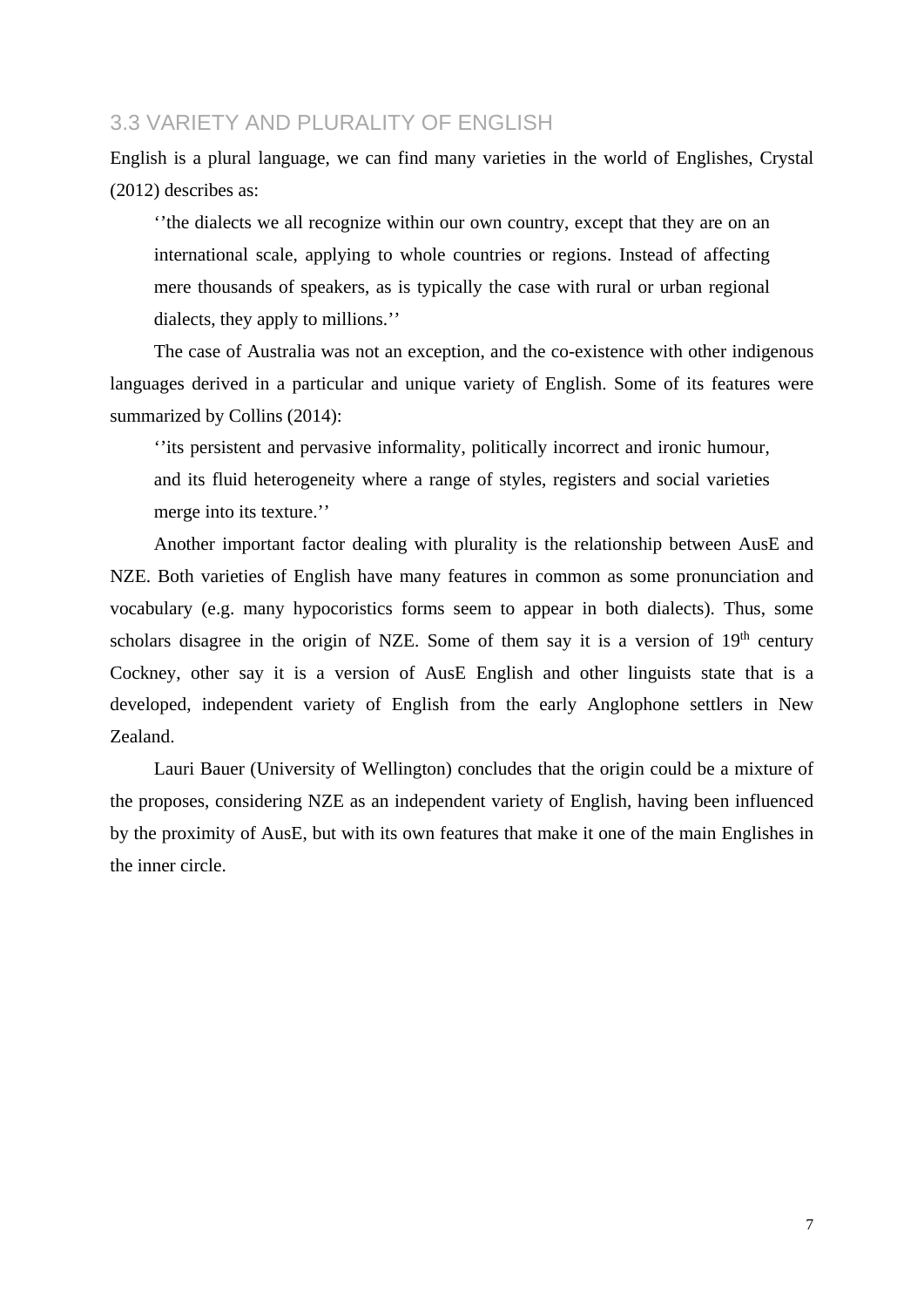### 3.4 MAIN FEATURES OF AUSTRALIAN ENGLISH

This section contains the main features of AusE and it is the most relevant part of the paper. It will show what are the main peculiarities of this variety of English in contrast with others but mainly, AmE and BrE. First, we will see the resource that has been used to elaborate this paper and different studies that have dealt with AusE in the last decades. Then, we will see the different features of AusE divided into phonology, grammar, lexis and pragmatics.

#### 3.4.1 RESOURCES FOR RESEARCH ON AUSE (CORPORA).

The first computed corpora are dated from the 1980s. The first corpus was the Melbourne-Surrey Corpus of newspapers editorials. It was a small corpus with 100,000 words. Then, as an attempt to create a more representative corpus, it was created the Australian Corpus of English (ACE) by Peters, Collins and Blair at Macquarie University in 1,986. The next important corpus was the Australian component of the International Corpus of English collection (ICE-AUS), led by Pam Peters at Macquarie University. Each ICE corpora has a total amount of one million words, 40% spoken and 60% written.

Other Australian corpora are Ozcorp and AUST-GRAM. Ozcorp is useful for lexicogrammar, and AUST-GRAM is a valuable resource for low frequency items in contrast to ICE-AUS and ACE which are limited to higher frequency items.

In this paper we are going to take examples from ICE-AUS and ACE corpora. ICE-AUS for spoken and ACE for written samples.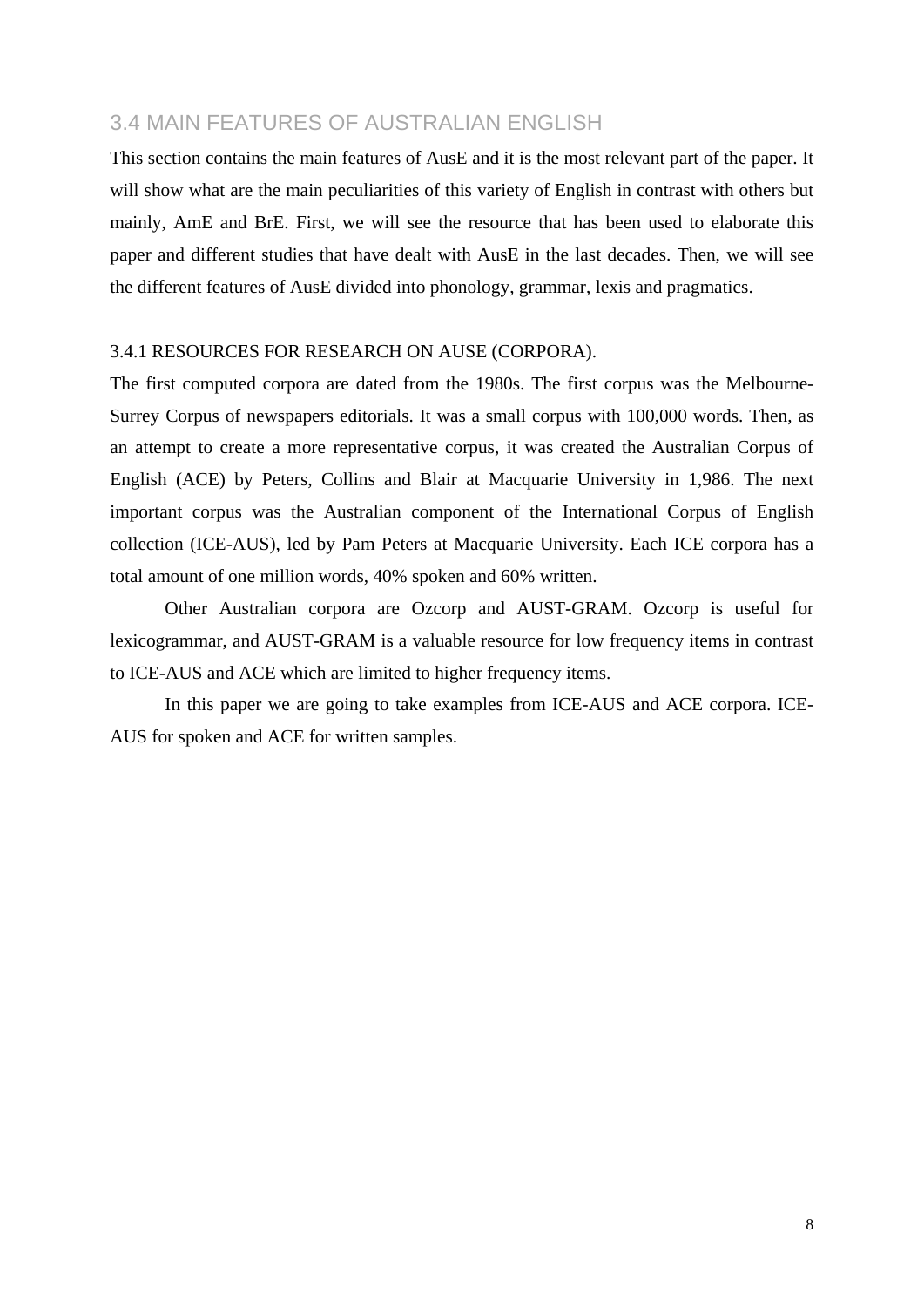#### 3.4.2 PHONOLOGICAL FEATURES.

It is a known fact that there are several differences in AusE from other varieties of English by the pronunciation of vowel sounds, as well as some consonantal sounds and other phonetic factors.

The first analysis that will be provided refers to changes in vowel and consonantal sounds, after that the intonation and finally the three types of AusE (Cultivated Australian, General Australian, and Broad Australian).

But as it was easier to distinguish the peculiarities of each type of AusE, Felicity Cox and Sallyanne Palethorpe (2001) point out that they are not discrete entities as there is considerable phonetic overlap between them. They coincide with Blair (1993) in this idea, who remarks that ''there is probably no other inhabited landmass of such a size that exhibits as little regional variation as the Australian mainland.''

• Vowel change.

Mitchell and Delbridge (1965) noted three types of accents in AusE depending on how individuals pronounced the six vowel sounds that we find in HAY, HE, HIGH, HOE, HOW and WHO.

Sweet (1888) proposed 3 tendencies for vowel change: short vowels tend to lowering; long vowels tend to raising; and a tendency for backing. Later, Labov (1994, 1996) has gone further, as well as Bauer (1979) and Matthews (1981) in relation to the Australasian English vowels' movement. However, phonetic change in AusE has not been a target for studies.

In this paper, we are going to take into account the result of two different approaches to the different studies that have dealt with AusE phonology. A diachronic analysis, where ''two sets of data from socially similar people at each end of a time span'' (data collected by Bernard (1967) with only males), and on the other hand, a synchronic analysis, where "data is collected from a population and examined for age effects (data selected from ANDOSL with male and female speakers).''

The result of the diachronic analysis could be biased as it was only studied in male speakers. This is the summary of changes from the 1960s to 1990s:

- Raised /ɪ/
- Lowered and retracted /æ/
- Raised /p/
- Raised /υ/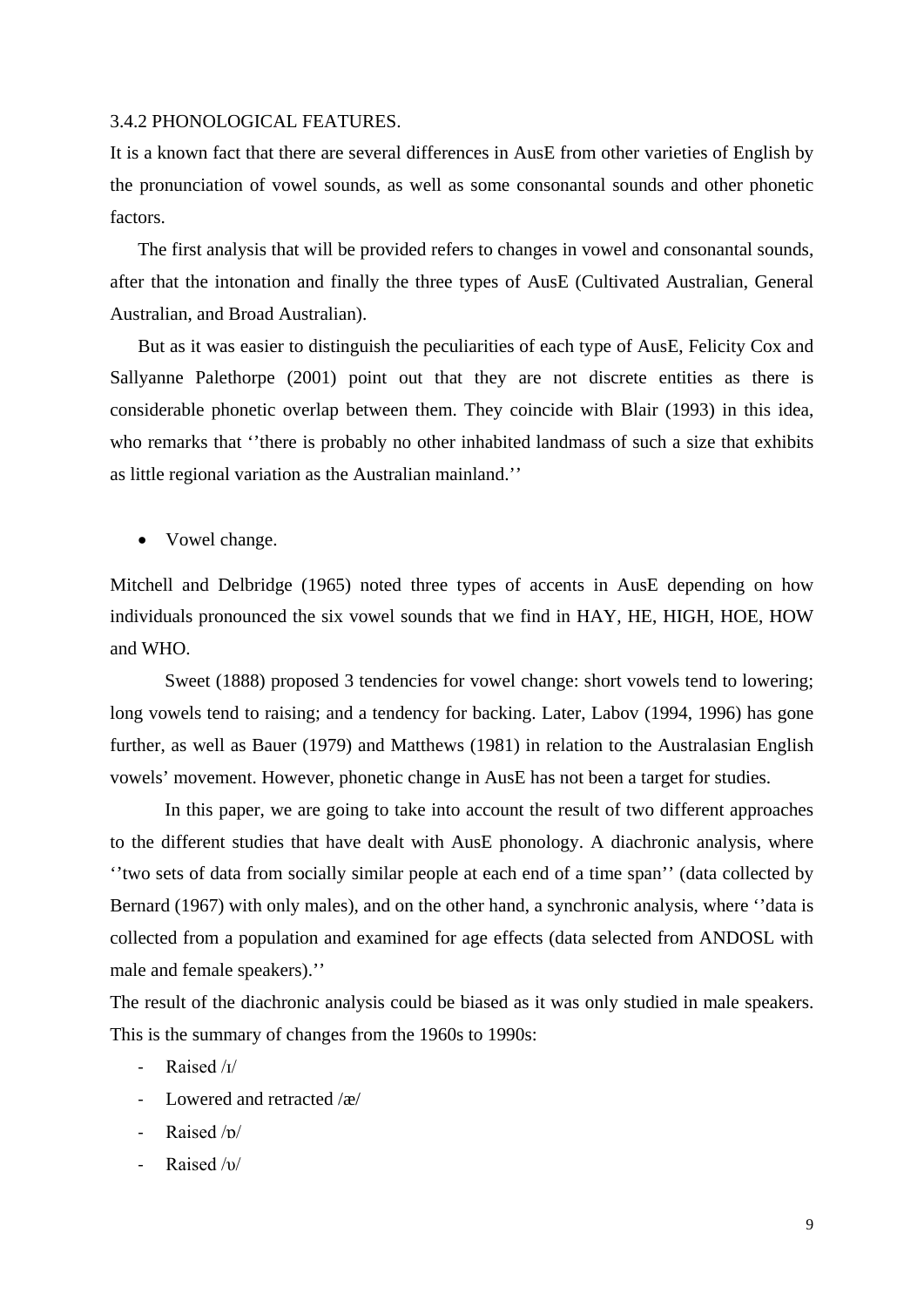- Raised and fronted /u/
- Fronted /ʒ/
- Fronted /eɪ/
- Retracted /aɪ/
- Lowered /aυ/
- Fronted /oυ/

''These results strongly suggest that vowel changes have occurred during the past 40 years and that many of these changes follow patterned relationships.'' (Cox et al. 2001).

In the synchronic analysis the results show that there are some differences between age groups for certain vowels.

- For both males and females
	- o /æ/ lowering
	- o /oυ/ retracting and fronting
	- o /eɪ/ lowering
- For females
	- o /a/ lowering
	- o /i/ fronting
	- o /υ/ lowering and fronting
	- o /aɪ/ lowering
	- o /ɔɪ/ lowering and fronting
- For males
	- o /aυ/ lowering

In this analysis we find more age effects for females than for males, and ''supporting the contention that females are more progressive with regard to some types of change'' (Labov 1990).

As we have seen in the results of both analysis, it is obvious that vowels in AusE have suffered some changes throughout history. Some scholars have discussed about the influence of NZE in AusE vowel sounds. It is true that both varieties share some features such as the fronting of /u/, /ɜ/ and /ɔʊ/ but they can also be found in other varieties, hence, these changes cannot be attributed only to NZE.

Other major changes characteristic of AusE are the lowering of /æ/ and /eɪ/ and fronting of /oʊ/. Labov (1972) suggests that the lowering of /æ/ is due to sociolinguistic hypercorrection. Many words in AusE are accepted using either  $\alpha$  or  $\alpha$ , in words like 'dance' or 'chance',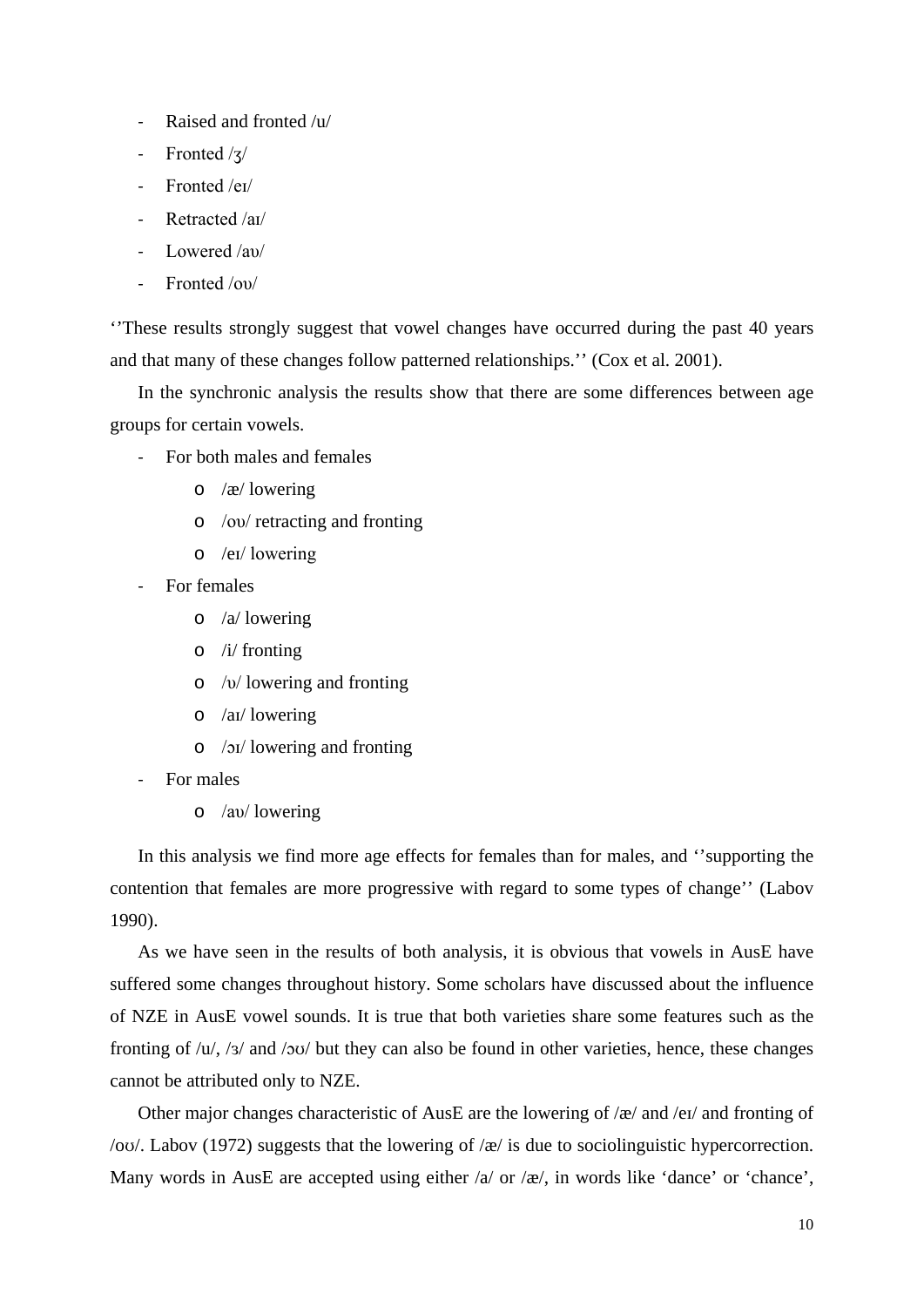although the sound  $\alpha$  is more common. In fact,  $\alpha$  sound is considered by some Australians as pedant or snobbish.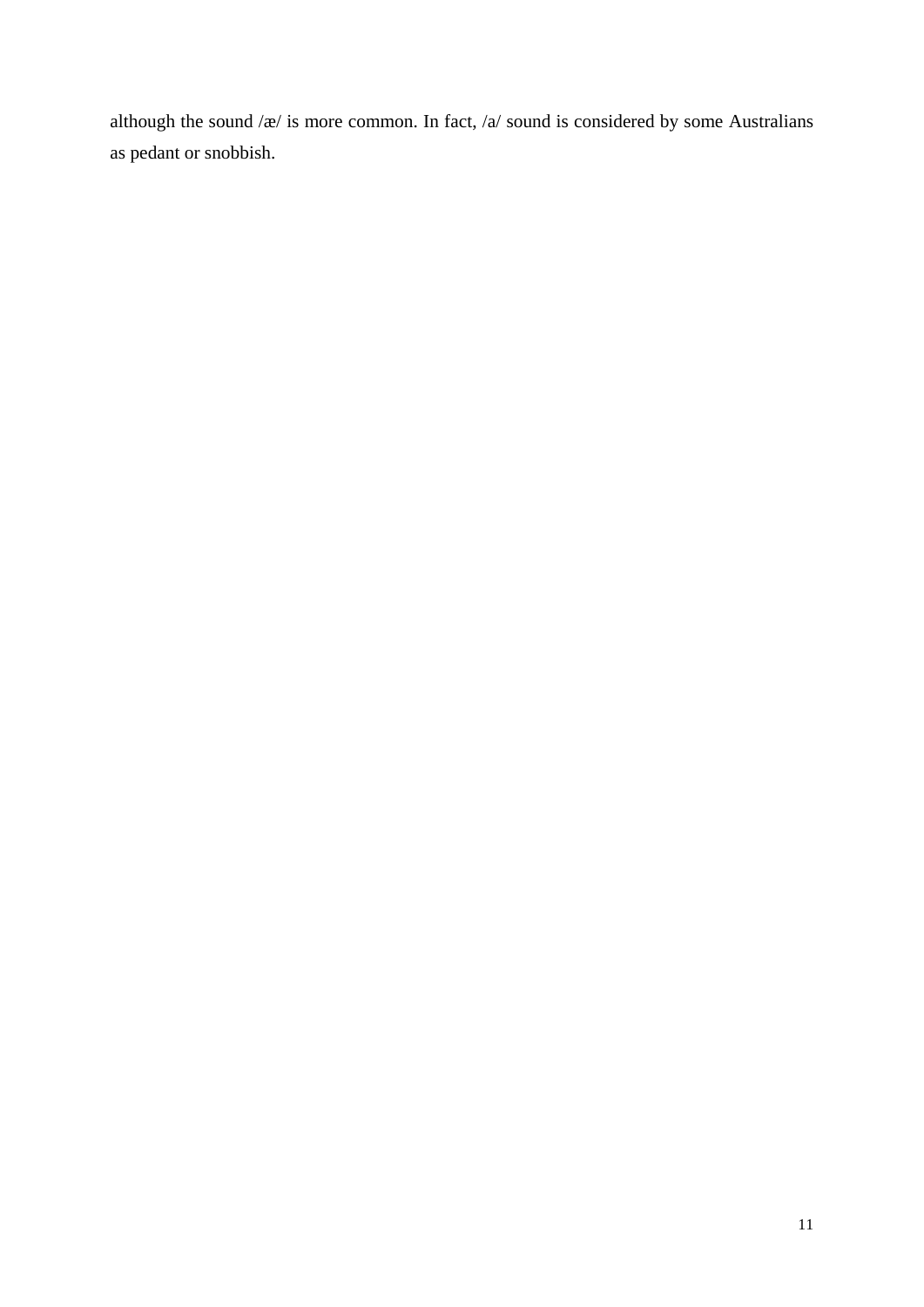- Consonantal change.
- Reduction of /t/.

The reducing (also known as lenition or weakening) behaviour of the consonant  $/t/$  is a distinctive feature of AusE and some other varieties of English. In this varieties, and focusing in AusE, we find aspirated and unaspirated variants (allophones) of /t/. According to Laura Tollfree (2001), ''aspirated variants are typically found preceding a stressed vowel (for example, *tar* [tha:]). Aspiration is produced after the tongue tip contact is released and before the vocal folds begin vibrating again for voicing for a following vowel. Unaspirated variants lack the puff of air, and are found following [s] (for example, *star* [sta:]). Variants preceding an unstressed vowel are either weakly aspirated or unaspirated (for example, *water*).''

This study of consonantal sound  $/t$  found out, in addition to plosive  $/t$ , a high quantity of cases in which reduced forms are used in everyday AusE. Some examples were found in fricated and fricative variants of /t/ (i.e. *great, beautiful*) although they are used by only elderly people. Tapped (i.e. *get up, bitter, mutter*) and glottalised forms (i.e. *eaten, button*) were the more numerous categories in which we find examples of reduced forms.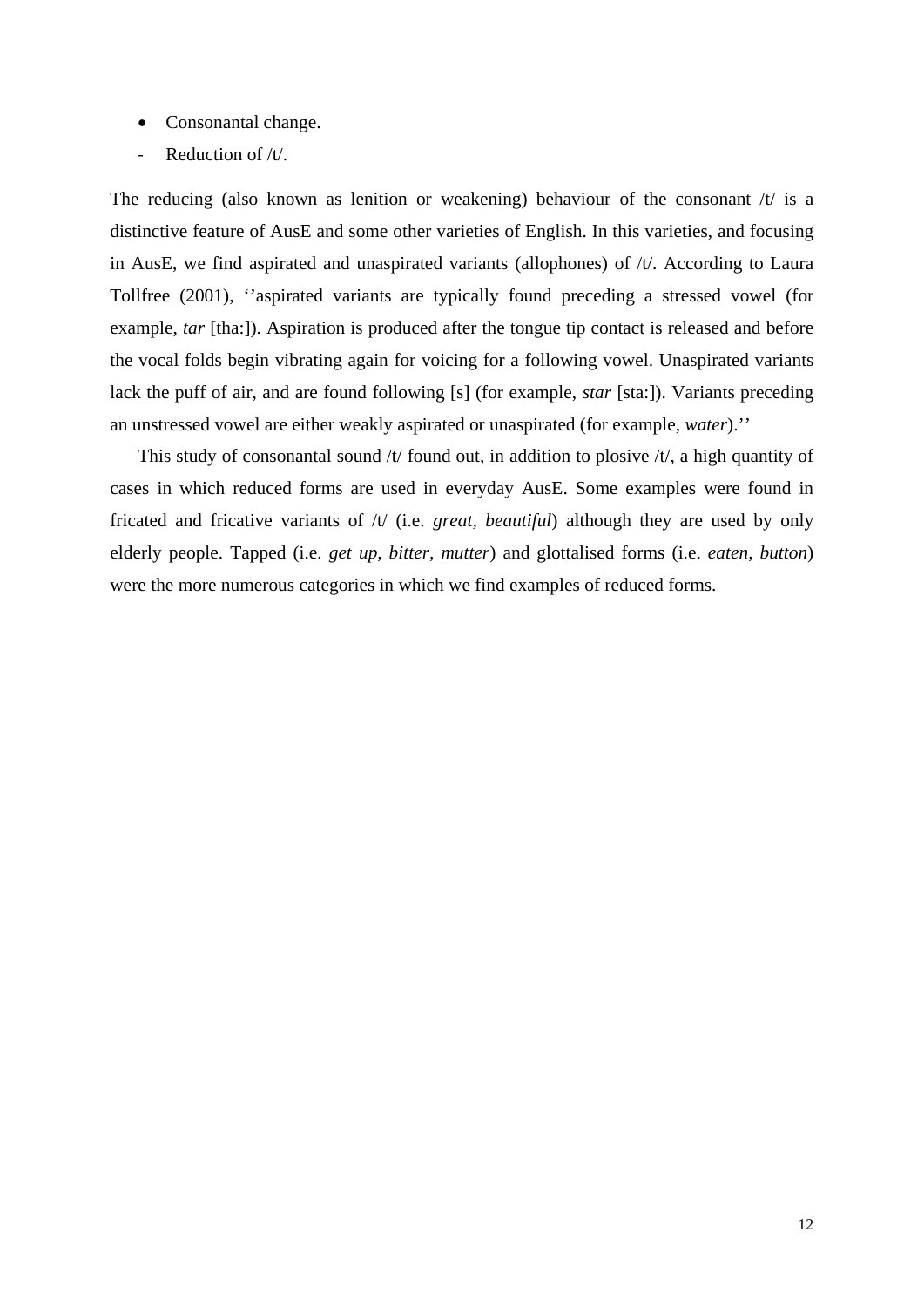- Vocalization of dark *l.* 

According to D'Onghia (1995), it is a feature of Australians, mostly in South Australia at a rate of 40% of the population. Other important cities like Sydney, Hobart or Adelaide are the next most frequent places in which we find this tendency.

Roughly speaking, a dark *l* is produced when an /l/ sound where the back of the tongue is raised lightly (Cambridge Dictionary).

Borowsky (2001) has studied the most common cases in which a dark *l* is pronounced. ''The coda cluster environment (e.g. *milk*) is the most likely position in which vocalization will occur, followed almost equally by the syllabic positions (e.g. *pickle* or *tickle*) and coda *l*  (e.g. *fool* or *full*)*.''* Toni Borowsky concluded explaining that 'vocalization of *l* in AusE can be described as a response to two things: adjacent backness of both consonants, and vowels, in combination with syllable position.'

- Other minor changes can be noticed as well.

In this case, we find some realizations of  $/θ$  as [f] and  $/δ$  as [v]. According to Bradley (2008: 119), Sydney is the commonest place where we see these changes.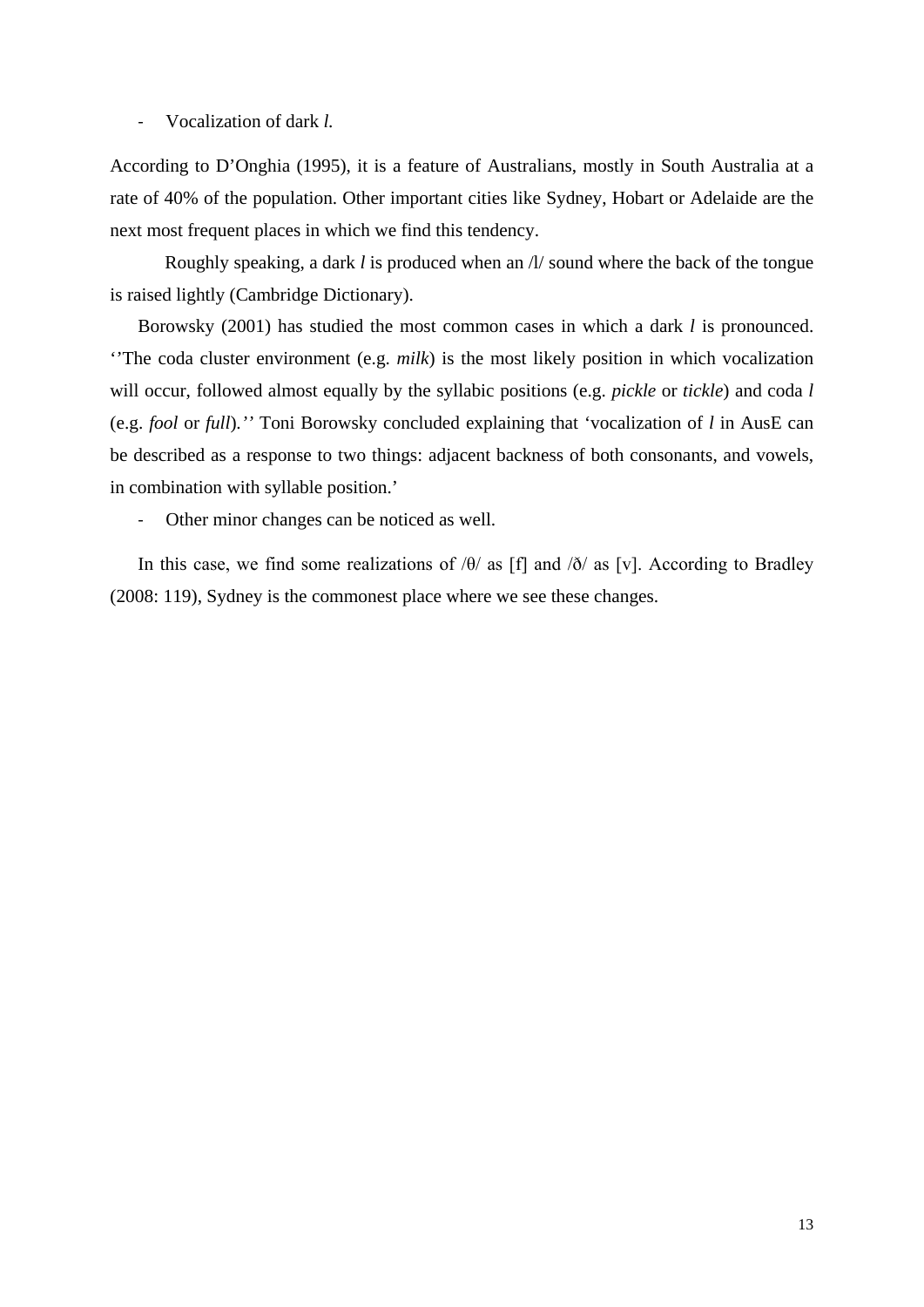#### • Intonation.

Australian English's intonation has also been studied in the last decades and it has an important and distinctive variable: the so-called "Australian questioning intonation", or AQI.

It is rather used in declarative than interrogative clauses and began to appear in the 1970s. Below we can see a text as an example of AQI, taken from Guy and Vonwiller (1989: 23), where the questioning intonation (AQI) falls in the words in italics:

Oh, occasionally Mrs L used to blow up kids when they hadn't done anything. And once, a girl and I were walking down the stairs, and she touched a doorknob or something, 'cause she didn't realise what was wrong with it / And it fell of  $f$  and she got the cane for breaking it / And I knew very well she hadn't broken it / And I tried to tell the teacher. The teacher was really mean, you know.

#### *Text 1. Text with AQI examples.*

Collins (2014) agrees that AQI is more widely used by members of the working class than the middle class, more by teenagers than adults and more by females than males. According to Guy and Vonwiller (1989), the attitudes related to this intonation, uncertainty and deference, are a derivation of social stereotypes attributed to a determined social class. Allan (1984) claims that these attitudes are clearly perceived by AQI, but it is not enough to explain its linguistic function. Guy and Vonwiller agree with Horvath (1985) that AQI is more decisive in narratives and descriptions than, for example, opinions, considering that selfeffacement or humidity is not necessary or transcendent. Furthermore, it has been observed that AQI is most commonly used in conversation between friends than in formal contexts. According to Collins (2014), ''here is general agreement among linguists that the function of AQI is to seek verification of the listener's comprehension.''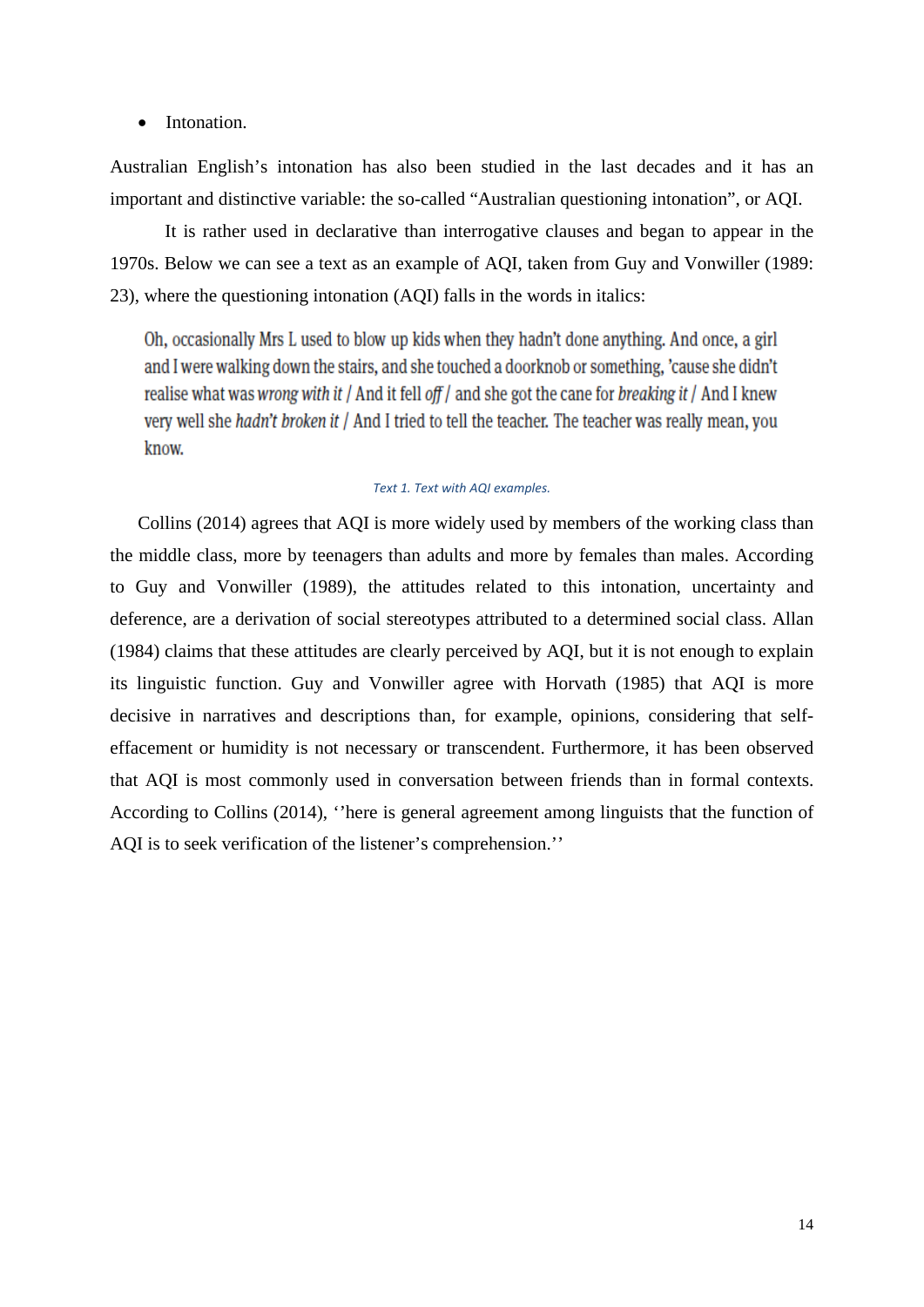- Three accents or dialects in Australia:
- 1. Cultivated Australian.

It is not very different from the BBC or Queen's English spoken in southern Britain, is spoken regularly by only a small minority of people (Maier et al. 2012). Its origin is linked to education, under the influence of RP. It was developed in southeast Australia and is more common among women than men (Leitner, 2004).

| <b>Lexical Sets</b> | RP | <b>Cultivated Aus E</b> |
|---------------------|----|-------------------------|
| <b>BATH</b>         | a: | a:                      |
| <b>NURSE</b>        | 3: | 3:                      |
| <b>FLEECE</b>       | i: | ıi                      |
| <b>PALM</b>         | a: | a:                      |
| <b>FACE</b>         | eı | ٤I                      |
| <b>GOAT</b>         | θU | öu                      |
| <b>GOOSE</b>        | u: | ิบน                     |
| <b>PRICE</b>        | aı | aı                      |
| <b>MOUTH</b>        | au | au                      |
| <b>NEAR</b>         | ıә | ıθ                      |
| <b>SOUARE</b>       | ea | eə                      |
| <b>START</b>        | a: | a:                      |
| <b>CURE</b>         | Uə | ue, pr, ure, ur         |

*Table 2. Comparison between pronunciation of vowels in RP and Cultivated AusE.*

2. General Australian.

It is the variety spoken by over half the population, is a still careful but much more relaxed kind of speech (Maier et al. 2012). According to Yallop (2003), it became the more popular accent between 1870 and 1890.

| <b>Lexical Sets</b> | RP | <b>General Aus E</b> |
|---------------------|----|----------------------|
| <b>BATH</b>         | Œ. | a:                   |
| <b>NURSE</b>        | 3: | 3:                   |
| <b>FLEECE</b>       | i: | $+ i$                |
| <b>PALM</b>         | Œ. | a:                   |
| <b>FACE</b>         | eı | ٨I                   |
| <b>GOAT</b>         | θU | ΛH                   |
| <b>GOOSE</b>        | u: | UH                   |
| <b>PRICE</b>        | aı | DI                   |
| <b>MOUTH</b>        | au | æo                   |
| <b>NEAR</b>         | ıә | ıə, i:ə, i:          |
| <b>SOUARE</b>       | ea | eə                   |
| <b>START</b>        | a: | a:                   |
| <b>CURE</b>         | υə | uə, pr. urə, ur      |

*Table 3. Comparison between pronunciation of vowels in RP and General AusE.*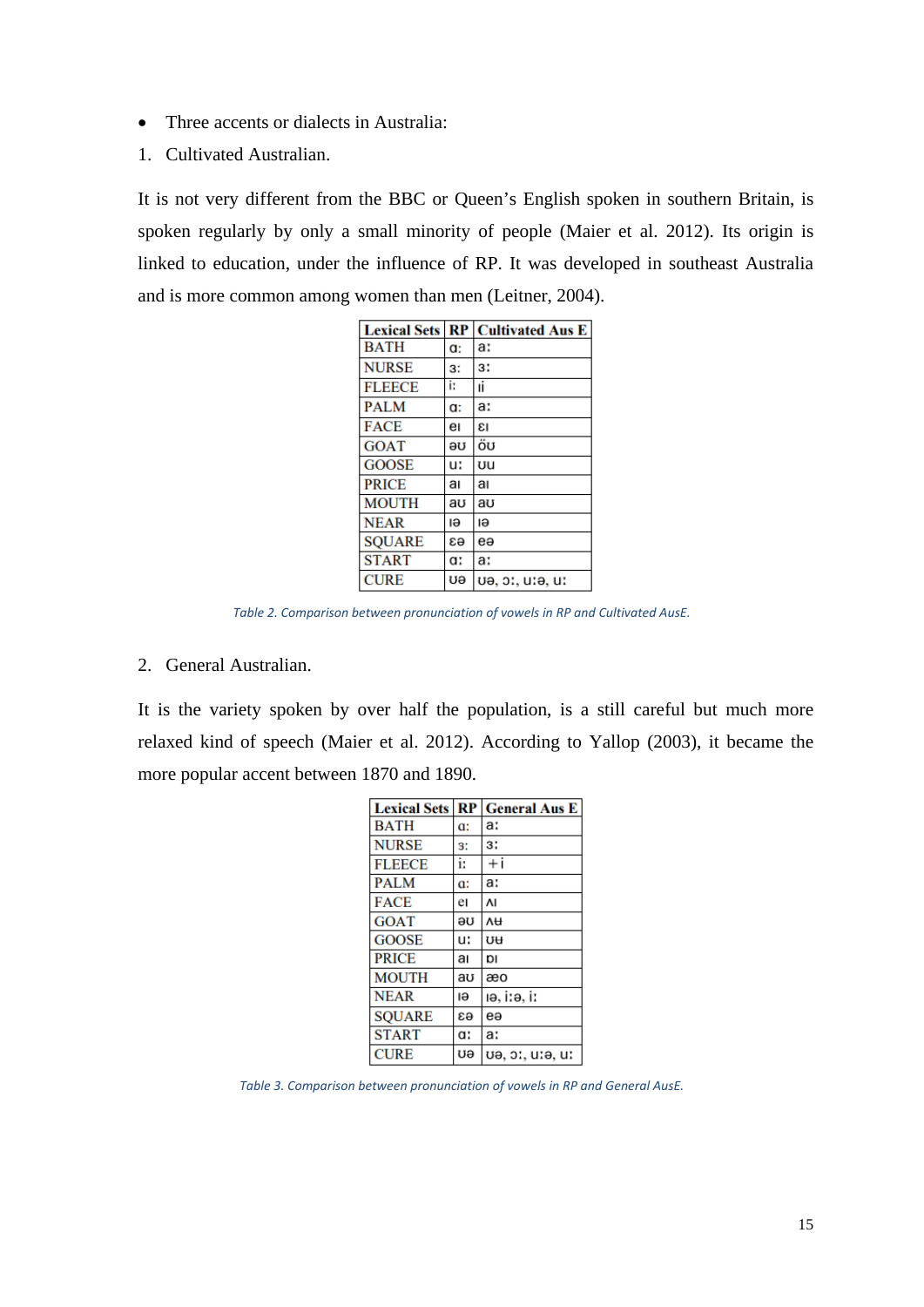#### 3. Broad Australian.

It is the most heavily accented variety. Broad Australian, the variety most people immediately recognize as Australian English, is not dissimilar to the Cockney dialect spoken in some parts of London; this is because many of the earliest white settlers in Australia were convicts and their jailers, and came from southeastern England (Maier et al. 2012). It has wider and longer diphthongs than General Australian and particular features like the pronunciation of the pronoun *you* as /jə/ and the –ing suffix as /ɪŋ/.

| <b>Lexical Sets</b> | $\mathbf{RP}$ | <b>Broad Aus E</b> |
|---------------------|---------------|--------------------|
| <b>BATH</b>         | a:            | a:                 |
| <b>NURSE</b>        | 3:            | 3:                 |
| <b>FLEECE</b>       | i:            | ə:ı                |
| <b>PALM</b>         | a:            | a:                 |
| <b>FACE</b>         | eı            | A:ı, a:ı           |
| <b>GOAT</b>         | θU            | ۵:u, a:            |
| <b>GOOSE</b>        | u:            | ə:u                |
| <b>PRICE</b>        | aı            | D:I                |
| <b>MOUTH</b>        | au            | 0:3                |
| <b>NEAR</b>         | Ιə            | iə, i:ə, i:        |
| <b>SQUARE</b>       | ea            | eə                 |
| <b>START</b>        | a:            | a:                 |
| <b>CURE</b>         | υə            | uə, pr., ur. ur.   |

*Table 4. Comparison between pronunciation of vowels in RP and Broad AusE.*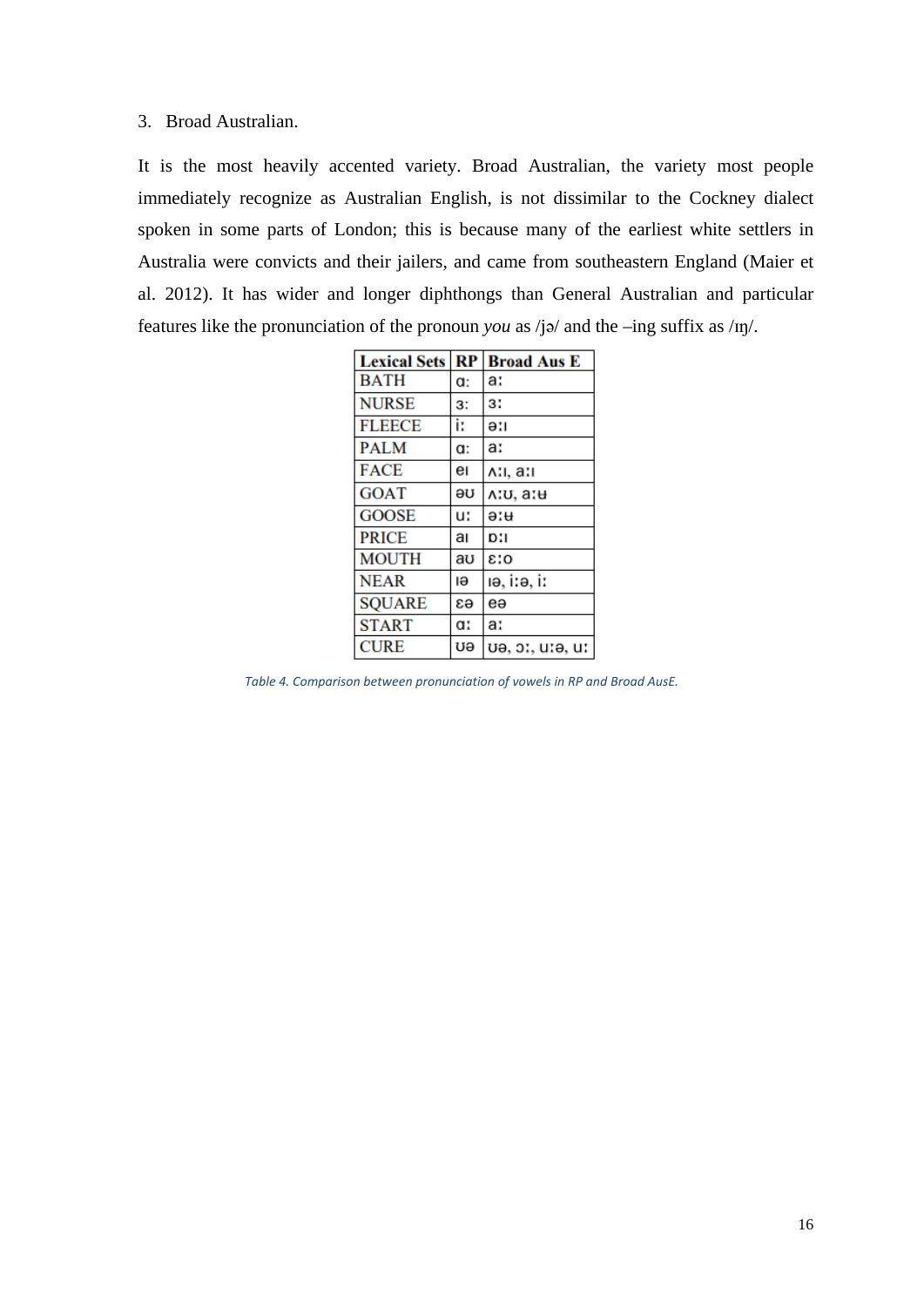#### 3.4.3 GRAMMATICAL FEATURES.

Grammatical features of AusE will be divided into morphology and verbs and verb phrases, being the most important aspects in this category.

#### 3.4.3.1 MORPHOLOGY.

• Irregular verbs.

Irregularization of verb forms is a normal process which suffer some varieties of a language when it is developed far from the area where it was brought. AusE was not an exception and it was showed that in some cases differ from BrE in this respect.

First of all, we should divide English verbs into 4 groups, from regular to more irregular verbs (Table 1). This division will help to realize which verb groups have been historically altered by the speakers and which have not.

| << Regularization |                    | Irregularization >>   |                      |
|-------------------|--------------------|-----------------------|----------------------|
| 2-part verbs      |                    | 3-part verbs          |                      |
| <b>Group A</b>    | <b>Group B</b>     | <b>Group C</b>        | <b>Group D</b>       |
| -ed (pt and pp)   | Other past forms   | pt as -ed plus irreg. | Irreg. pt and irreg. |
|                   | for pt and pp      | pp                    | pp                   |
| Earn/earned       | <b>Build/built</b> | Prove/proved/proven   | Begin/began/begun    |
| Help/helped       | Bring/brought      | Sew/sewed/sewn        | Drive/drove/driven   |
| Like/liked        | Fling/flung        | Show/showed/shown     | Bite/bit/bitten      |

*Table 1.*

- Frequency of nonstandard past verb forms used with Group D.

Verbs like *drink, ring, shrink, spring,* etc. and their ''nonstandard past forms seem to be used quite unselfconsciously by some Australian speakers and writers, as acceptable within their speech communities." (Pam Peters 2009: 21)

For example, in sentences like:

*Ex. 'It was you rung up, remember.'*

*Ex. 'Oh I had the impression… she begun the whole thing.'* 

Another case, is the avoidance of the form *drunk*, past participle of the verb *to drink*, maybe because of the taboo significance related to the adjective. They will use instead *drank.*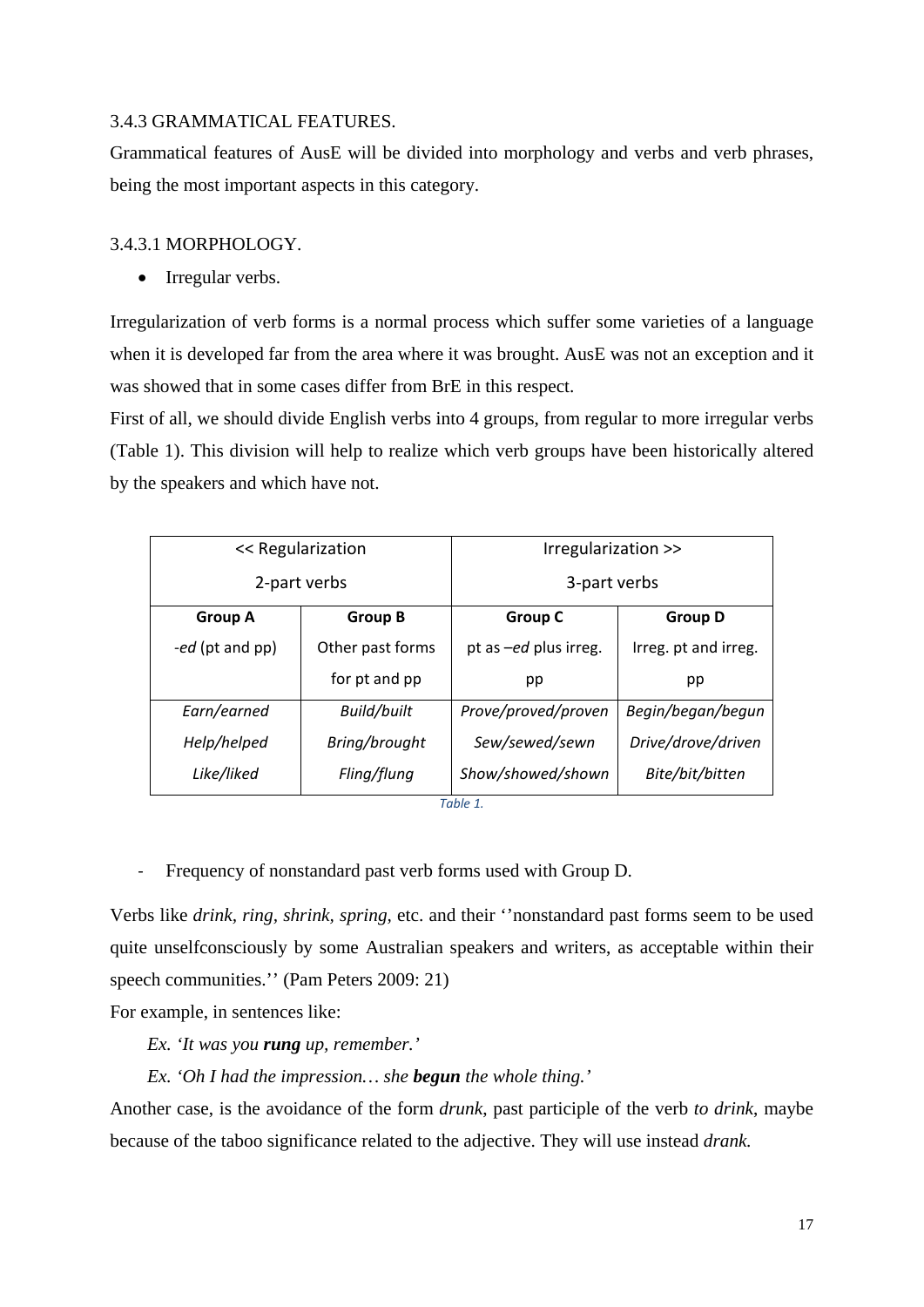- Frequency of standard –*ed* and nonstandardized *–t* for verbs with variable past forms.

''The southern hemisphere varieties are more strongly in favour of the *-t* forms overall, especially AusE, and they contrast with the BrE pattern in which the -*ed* forms are preferred.'' For example, verb forms like *burnt, learnt* or *spelt,* instead of their counterparts *–ed* forms *burned, learned* and *spelled,* respectively.

E.g. '*We learnt on the job*.'

- Sociolinguistic variation.

A survey was made to ask people from different ages to choose a verb form out of a nonstandard or standard verb past forms. Younger people selected forms like *shrunk, sunk, sprung, learnt* or *spelt,* and the higher it was the age of the survey respondents, the less they use these forms, preferring more traditional endings (-*a-* for *-u-* and –*ed* for –*t*).

Peters stated that ''the youngest group should more freely endorse the nonstandard forms is perfectly explicable, because they (especially the under 30s) are probably more attuned to oral/visual culture than reading books for pleasure, and may therefore have more limited exposure to written standard.''

As a conclusion, we can say that AusE can tolerate nonstandard forms in verbs like *ring, spring* or *shrink,* and a greater use of the nonstandardized *-t* suffix for the past forms of verbs such as *burn, leap, spell.*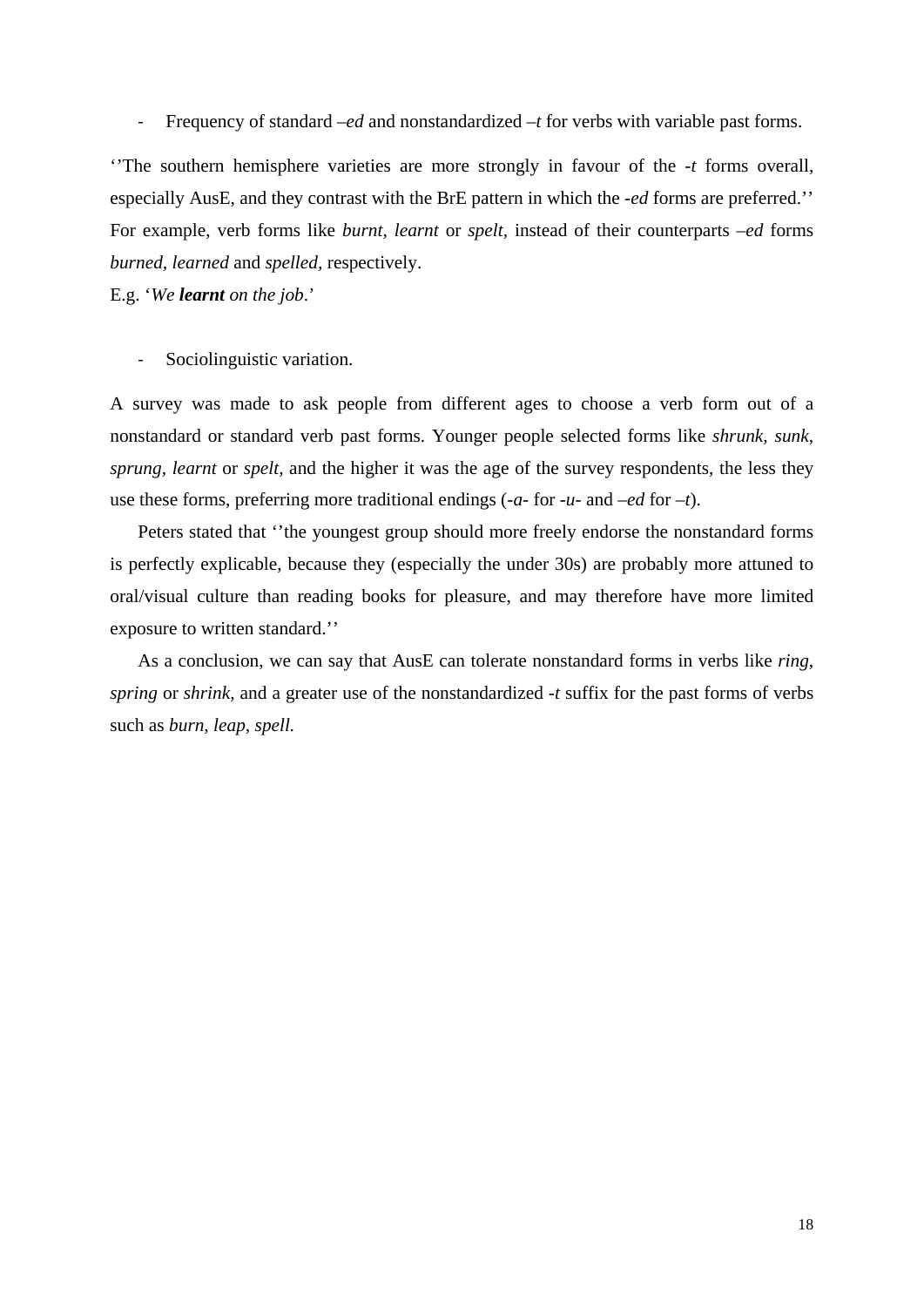#### • Pronoun forms.

The distribution of some pronoun case forms are going to be compared between AusE and British and American English.

- o '*'Me* instead of *I* in coordinate subjects is one the morphosyntactic features most widely attested in this survey'' (Kortmann and Szmrecsanyi (2004: 1154)).
	- o Also used as a possessive instead of *my*, found only in casual speech among youngest speakers. E.g. '*Me bloody finger is broken.'*
- o Walshe (1972: 277) ''*Myself* seems to be as much used as *me* by Australians in sentences like '*They have issued the invitation to the secretary and myself (me)'''* or '*One autumn morning saw Gordon and myself (me) cruising across the bay'.* This could be because they appear in contexts where lone pronouns tend to surface in their accusative forms. (Heidi Quinn)
- o Also it is important to note the aspect of self-correction. Mainly, in informal conversation, this happens when changing from nominative to accusative and the opposite. E.g. *'He him and the brood are all going to Queensland.'* '*And then her she and Stephen…'*
- o Demonstrative *them* and *us* have special cases in AusE as well. Wales (1996: 100) notes that in informal English, a 1<sup>st</sup> person plural pronoun followed by a noun phrase often surfaces as *us*, even when the whole construction appears as the subject of a finite clause. E.g. '*I believe that if us women get in there we can make…'*

Nevertheless, Pawley (1996: 100) and Pawley (2004: 635) submit that this use of *us* is less stigmatized than demonstrative *them.* E.g. '*Them men were here, Grandad.'*

o Use of *youse.* Used to refer to a group of people like 'you all' or 'you guys.' E.g. *'Why don't youse two work together?'*

So far, these variations in pronoun forms and cases are not very frequent, even in conversations, AusE is the dialect that includes more instances of these variations.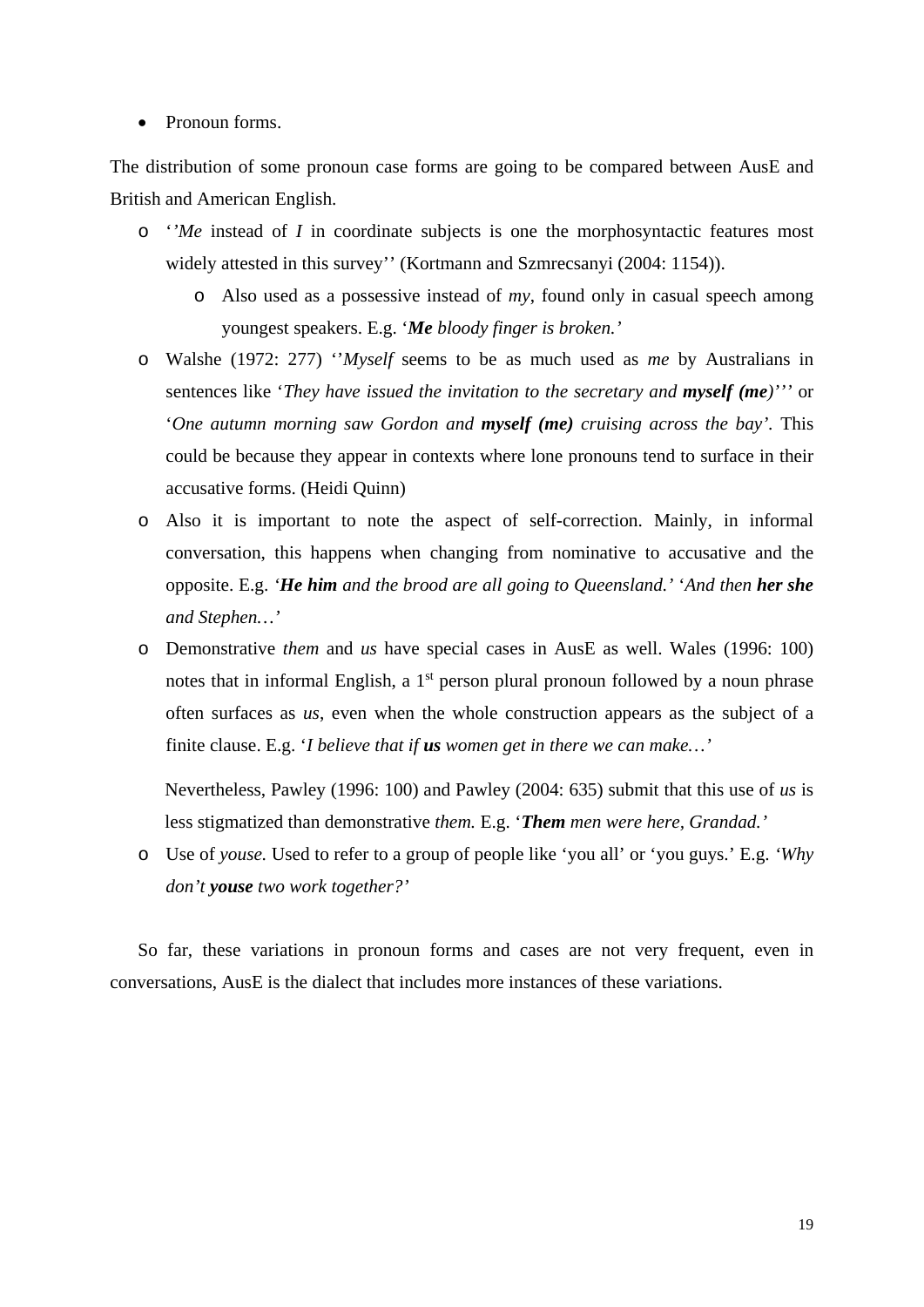#### • Hypocorism in AusE.

According to the OED, *hypocoristic* is defined as an adjective ''of the nature of a pet-name; pertaining to the habit of using endearing or euphemistic terms.'' Here we find these alternative words and names, but in some cases we see examples of shortening, clippies, abbreviations or truncations. Then, Simpson (2001) suggests a solution:

> 'Since there are several means for creating these alternative forms, we cannot use names like 'clippies'. We adopt with some reluctance the label 'hypocoristic' which is more general, if less transparent.'

Australia is famous for creating new words from existing ones by adding some suffixes. It is most common to find them in casual speech and informal writing. NZE also shares this propensity for hypocoristic forms. Some authors have studied this phenomenon of creating new words in AusE. This data comes from Jane Simpson (University of Sydney) and David Nash's observations.

Simpson (2001) argues that hypocoristics carry two functions: ''creating a new word, and creating the feeling that comes from sharing a common expression.'' Wierzbicka (1991) claims that it is ''the good humour, jocular cynicism, love of informality and tendency to knock things down to size'' what make Australian people to create this hypocoristic forms.

Dealing with formation, although some of them are created in a spontaneous way, we can see some regularity in the formation of hypocoristic forms. Most of them are created from one syllable of the base form of the word and adding a vowel or other ending to it. Different vowels could be:

- /i/ written 'y,' 'ie' or 'ey.' E.g. *blowie* 'blowfly.'
- /oʊ/ written 'o' or 'oh.' E.g. *journo* 'journalist.' Particularly common in AusE.
- /ə/ written '-er' or '-a.' E.g. *acca* 'cadet who enjoys academic work.'

Other endings include –*s* or –*as* written '-ers' or '-ars,' e.g. *preggers* 'pregnant'. In some cases, we can find a sound change as in *Aussie* [z] from Au**s**tralian [s].

Nouns represent the majority of hypocoristics forms, among them, concrete nouns occur more often than abstract nouns. Although there are some examples like *foggy* 'the foggiest idea', *hissy* 'hysterical fit', *tantie* 'tantrum'.

The most common hypocoristic form that we find in Simpson's data is words ending in –*ie.* That is directly linked with baby talk (e.g. *tummy* 'stomach', *horsie* 'horse'), but in AusE is common among adults as well. This suffix is also common when creating a noun from a verb, e.g. *floaties* 'tea leaves in tea, or swimming aids' or *bities* 'biting insects'.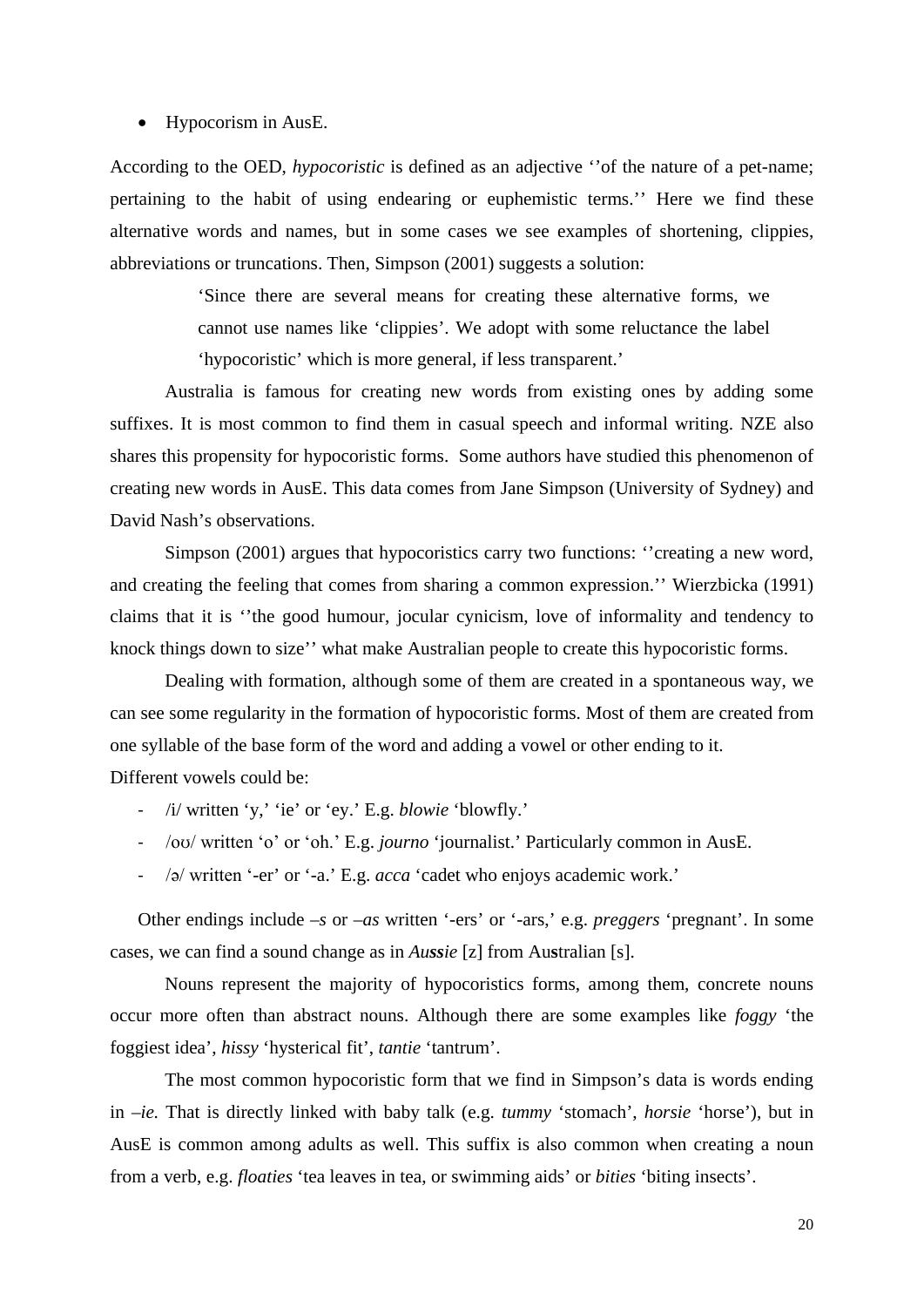Some hypocoristics are formed from different parts of a phrase. They tend to abbreviate one part of the phrase or compound while the rest remains the same, for example *dual occy*  'dual occupancy block', or *half squarie* 'prostitute' (coming from *squarie* 'a young woman). Hypocoristic adjectives and verbs are much less common. E.g. *bosker* 'fine', *plakky* 'plastic', *aggro* 'aggressive', *comfy* 'comfortable', *fantazzo* 'fantastic', *para* 'paralytic' (i.e. drunk), *sarky* 'sarcastic', *shonky* 'shady or dishonest', *maco* 'immaculate', etc.

There are many types of hypocoristic forms because they are used in every register and situation of daily life.

- The most common type is place-names.

This list includes alternant names for places used in Australia like countries (Oz 'Australia'), states (*Tazzie: Tasmania*), towns (*Adders: Adelaide*), schools (*Stannies: St Stanislaus School*), buildings (*Wenty: Wentworth Building*) or even pubs (*The Wello: The Wellington*) (Simpson, 2001).

This use of hypocoristics varies within regions and social groups. Not all Australians use this type of names.

According to Simpson (2001), we can divide hypocoristics of place-names into four groups depending on the syllables:

- o One syllable template: *Briz* 'Brisbane', *Slens* 'St Leonards'.
- o Two syllable template: *Alice/the Alice '*Alice Springs', *Palmie* 'Palm Beach', *Murbah* 'Murwillumbah', *Mordie* 'Mordilloc', *Mackyville* 'Marrickville'.
- o Three syllable template: *Maroochy Tower* 'Maroochydore Control Tower'.
- o Place-names in *the.* Simpson (2001) describes their origin from 'the use of a topographic descriptor to substitute for a compound name which includes that topographic descriptor.' It includes examples like *the Port* 'Port Adelaide', *the Mount* 'Mpunt Gambier', *the Creek* 'Julia Creek'.
- Rural domain.

Many shared terms between Australia and New Zealand of rural domain, used by shepherds, shearers, sheep-breeders, etc. (Australia is among the world's largest and most efficient producers of commercial livestock and a major exporter of red meat and livestock according to Meat & Livestock Australia (MLA)).

Examples: *woollie/woolly* and *placer* 'animal that stays in one location', *bushie* 'someone who lives in the bush', *beefer* 'a beast killed for home consumption', *chopper* 'pig killed for 2<sup>nd</sup> grade pork products'.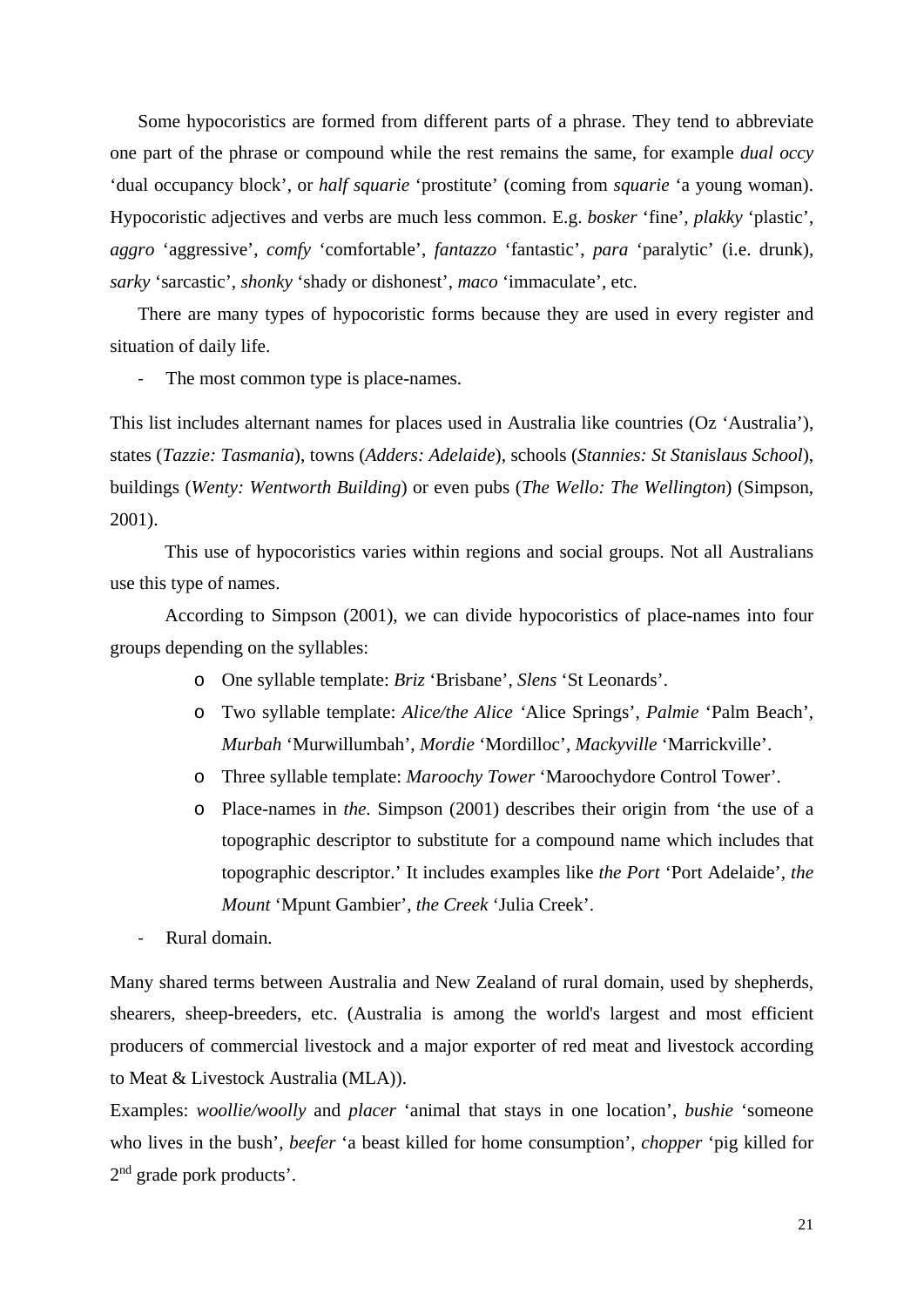- War.

''Hypocorism flourished during World War I and II among New Zealand and Australian troops'', (Bardsley and Simpson (2009)) creating many new words that have been maintained until now.

Examples:

*Prive* 'private soldier', *pozzy* 'position for shelter or firing in a trench', *bum-brusher* 'officer's servant', *cold-footer* 'coward', *drillie* 'drill sergeant'.

- Food and lifestyle.

*Cab Savs,* the *Chardies,* the *savs,* the *savvy,* the *Eggs Benny.*

- Business and brand names.

*Beamer* 'BMW', a *Rangy* 'Range Rover', *DJs* 'David Jones', *blunnies* 'Blundstone boots', *Bundy* 'Bundaberg rum' and *Inter* 'International tractor'.

- Religious groups.

*Metho* 'Methodist', *Proddie/Proddo* 'Protestant', *Presbie/Presbo* 'Presbyterians'; *Catho / Caffo, rock crunchie/(rock) chopper* 'Catholic'.

- Trade unions and political parties.

*Libs* 'liberal party', *Missos* 'the Miscellaneous Workers Union', *Nats* 'National Party'.

- Acronyms for institutions or government departments.

*DEST* 'Department of Education Science and Training', *Deefat* 'DFAT' (Department of Foreign Affairs and Trade).

Lastly, hypocoristics are used in every register but mostly in slang, e.g. *pissy* 'piss poor', *glads/gladdies* 'glad rags'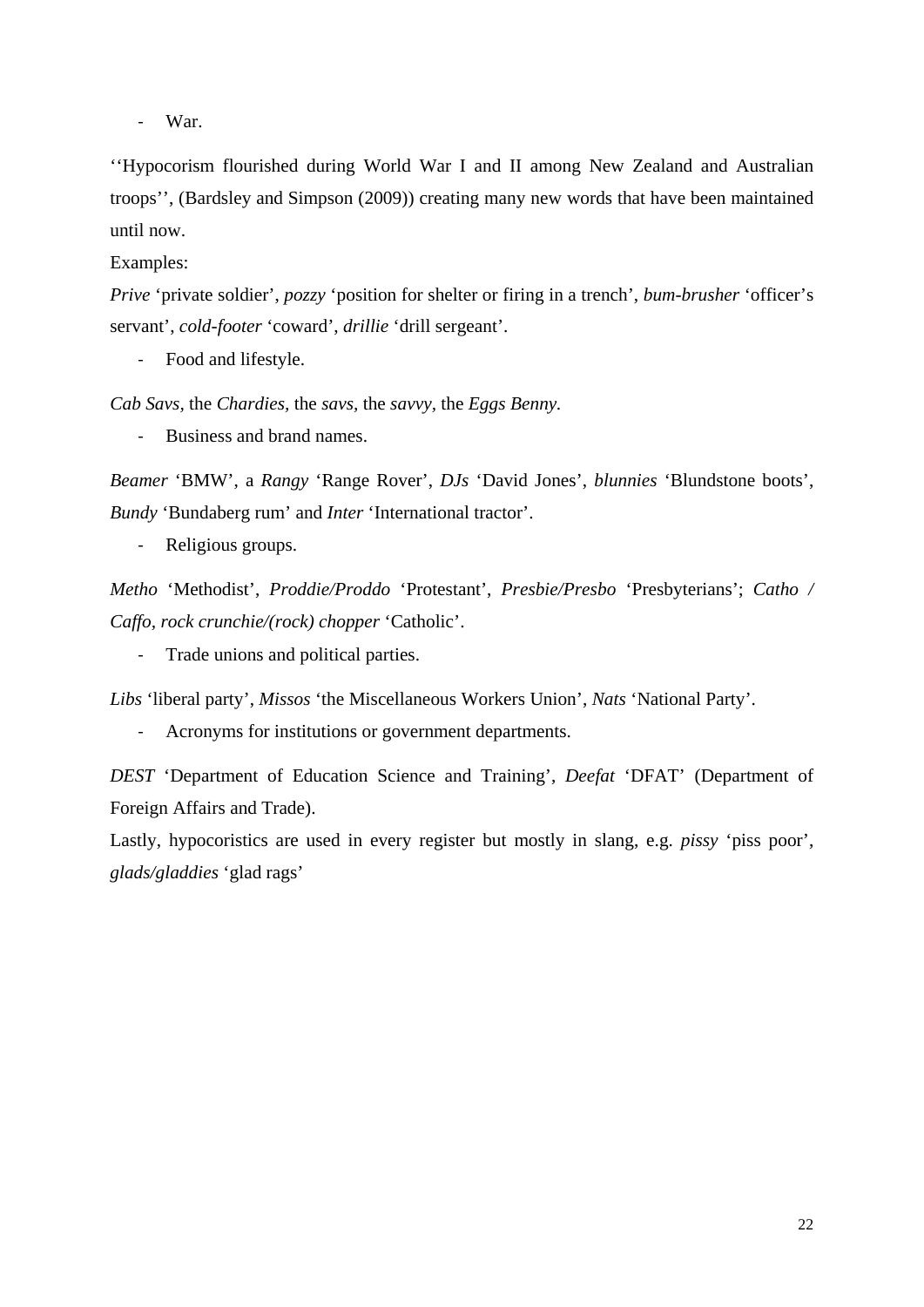#### 3.4.4.2 VERBS AND VERBS PHRASES

• Modal auxiliaries and quasi-modals**.** 

In this chapter, we analyse the modals and quasi-modals of English, and their frequency of occurrence and their similarities to modal auxiliaries in AusE.

We can find two groups: the first group that deals with necessity and obligation (*have to, have got to, need to, must, mustn't, should and need)* and the second group expressing prediction and volition (*be going to*, *want to*, *will*, and *shall*).

Mair and Leech (2006) show a rise in the frequency of the quasi-modals in BrE and AmE. AmE is the variety leading this rise of quasi-modals, and the decline of modals as *must, should* and *need.* Whereas AusE is the second most innovative variety.

According to Peter Collins (2009) this study shows the evidence of the rise of quasimodals and fall of the modals. He states that AusE is more influenced by American trends but we have to be cautious, because in fact, AusE and Australians 'may be interpreted as dissociating themselves both from the progressive and rapidly changing practices of the Americans, and from the conservative and slowly changing practices of the British.'

- Have to

These findings suggest that at least one important factor driving the popularity of *have to* in AusE, BrE and NZE may be Americanization. This study from Peter Collins (2009) shows ''*have to* to be considerably more popular in speech than in writing, contrasting strikingly with *must.''* This could be because of the influence of AmE, i.e. Americanization, and as Mair and Leech (2006) suggest, another reason could be "colloquialization".

Ex. *You have to use your imagination.* 

In this example we can see that *have to* is distinguishable from *must*, ''which is more readily used with strong subjective force, enabling the speaker to assert power and authority over the addressee''

*Have to* seem to be a more "democratic" option for speakers and less authoritative than *must*.

- Have got to

Both *have got* and *have got to* are similar in terms of semantics but are different with respect to syntax and stylistic distribution. *Have got to* shows most of the formal features of modal auxiliaries: no non-tensed forms, unable to co-occur with modals, operator functions, and inversion with the subject. On the contrary, *have to* does not share these features, although *have to* is clearly more popular than *have got to* in all dialects of English analyzed here.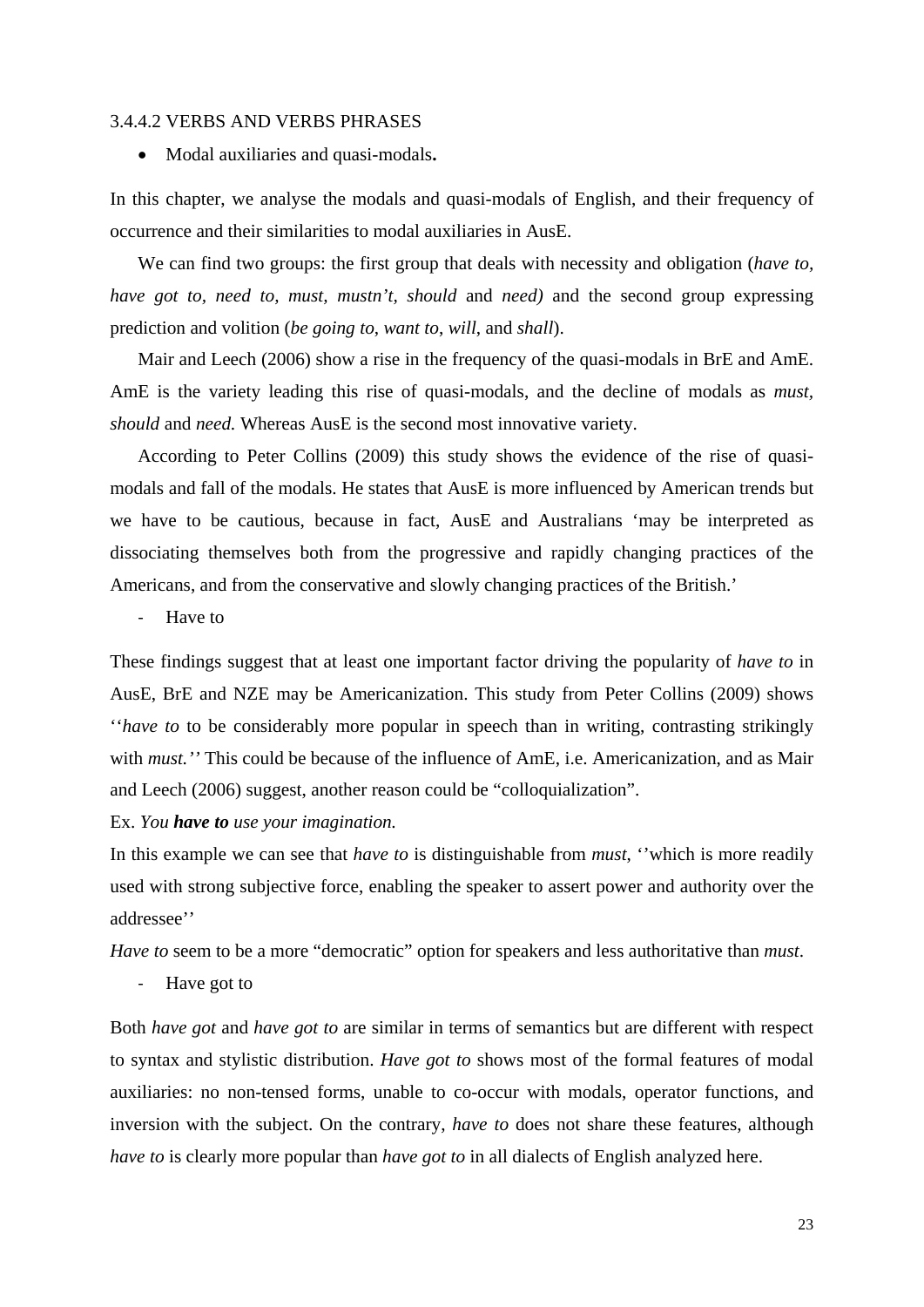Collins states that ''some linguists have noted that it is becoming more common in conversation. This is showed in surveys where BrE and AusE had the largest number of examples.''

- Need to

*Need to* has seen an increase in its use especially in American writing and a decline of the form *need* in British writing. Once again AmE is leading this change, right after it we find AusE and lastly BrE, being the most conservative variety.

Collins suggests that ''they may be felt by contemporary English users to convey a less authoritarian tone when used deontically'', in contrast to *have to* and *have got to.* 

Ex. *[…] the accused need not persuade you of anything and he is presumed to be innocent…*

- Be going to

*Be going to* is also more frequent in the American corpus than in the rest, ''suggesting that Americanization may be a factor in its growing popularity.'' *Be going to* is way more used in speech over writing.

Its use is normally attributed to emphasize the immediacy of any event, whereas dynamic *will* and *shall* tend to express certain ''willingness.''

Ex. *OK so this one obviously has got its body wall cut up so I'm not gonna do another one now this afternoon but you can look at this one.*

- Want to

AmE is also here leading the tendency for *want to* with respect to other corpora, and preferred in speech over writing, although colloquialization has played an important role introducing more and more *want to* in contemporary written English.

Collins (2009) remarks that ''semantically, *want to* is predominantly a dynamic modal expression.'' We can compare it with the meaning of dynamic *will* where in its past form (*wanted to)* can be paraphrased by "was willing to":

*Ex. "My brother wanted to live my life for me"*

Finally, Collins (2009) states that ''w*ant to* is undergoing auxiliarization/modalization with the incorporation of the infinitival *to* into a compound often written as *wanna* in informal styles.''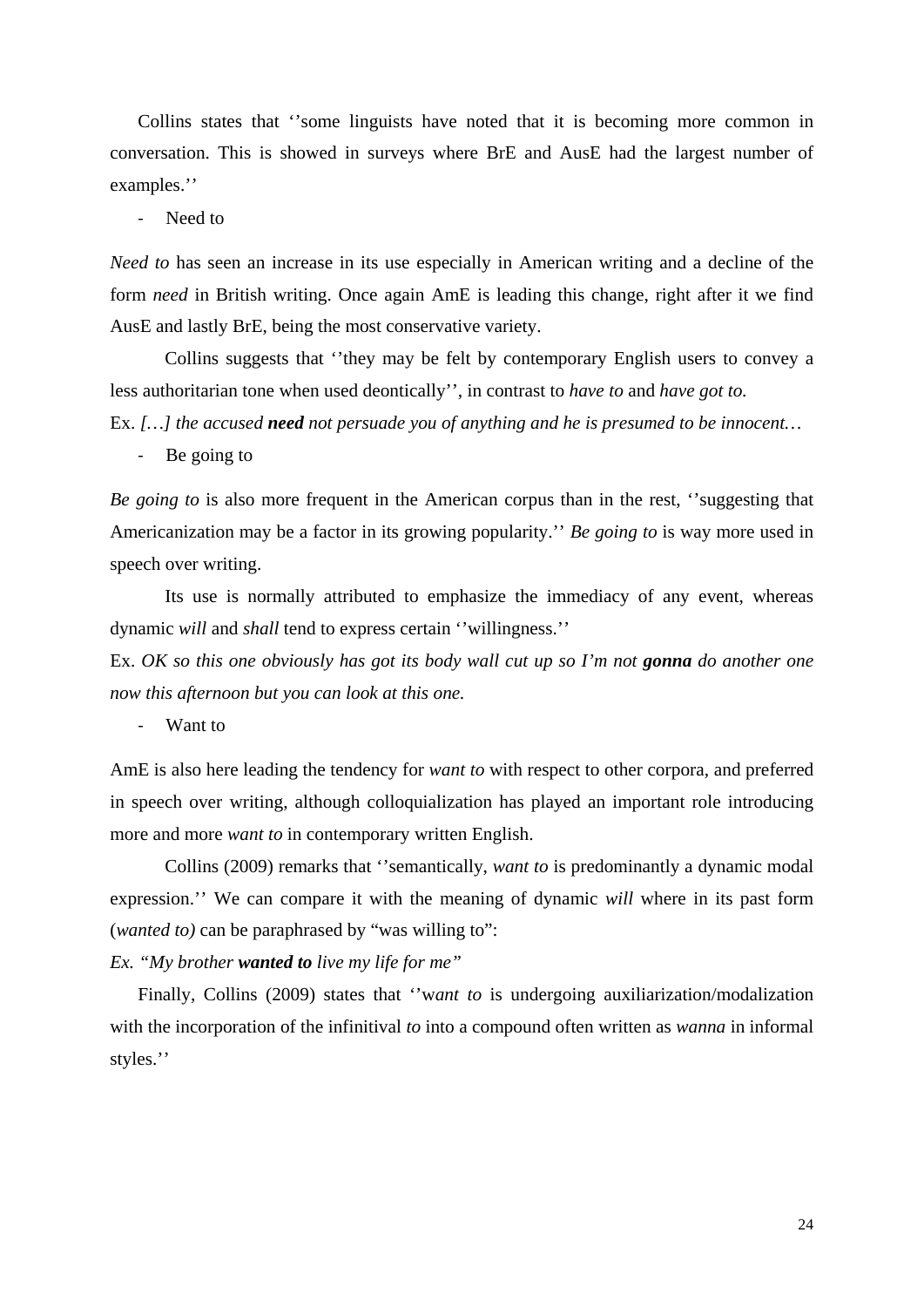#### - Mustn't

It has been evidenced the existence or at least the free use of the form *mustn't* in AusE in its epistemic sense. In terms of this, AusE shares this use with Irish English and some regional varieties of English used mainly in the North of England. This cause can be attributed to the historical origins of English in Australia with the occupation of Irish prisoners to inhabit this land.

Nevertheless, there is some discrepancy about the acceptability of sentences including this modal form. it is true that we can find examples of *mustn't* in ACE but not many.

Conclusion.

The main conclusions derived from this study is that AmE is leading the increase of popularity of the quasi-modals and the decline of the modals. Although it is interesting to see how quasi-modals are taking relevance in speech, but modals are still surviving in writing, mainly because of their stylistic factors.

Collins (2009) conclude:

''Australians seemingly not prepared to completely differentiate themselves from their more conservative New Zealand "cousins" and British "parents" on the one hand, and yet not prepared to yield to the seductive linguistic might of the Americans on the other.''

• Perfect and preterite.

John Elsness (University of Oslo) was in charged to study the use of perfect and preterite in AusE, and showed that present perfect represents a wide use in Australian English. Elsness talks about the occurrence of the present perfect in a sequence of past-time references. *Ex. A man has been injured when the tanker he was driving crashed into* …

It was in the magazine *Australian Style* where by means of a survey (see table below), people chose which tense was the most adequate verb tense for them, either preterite or present perfect.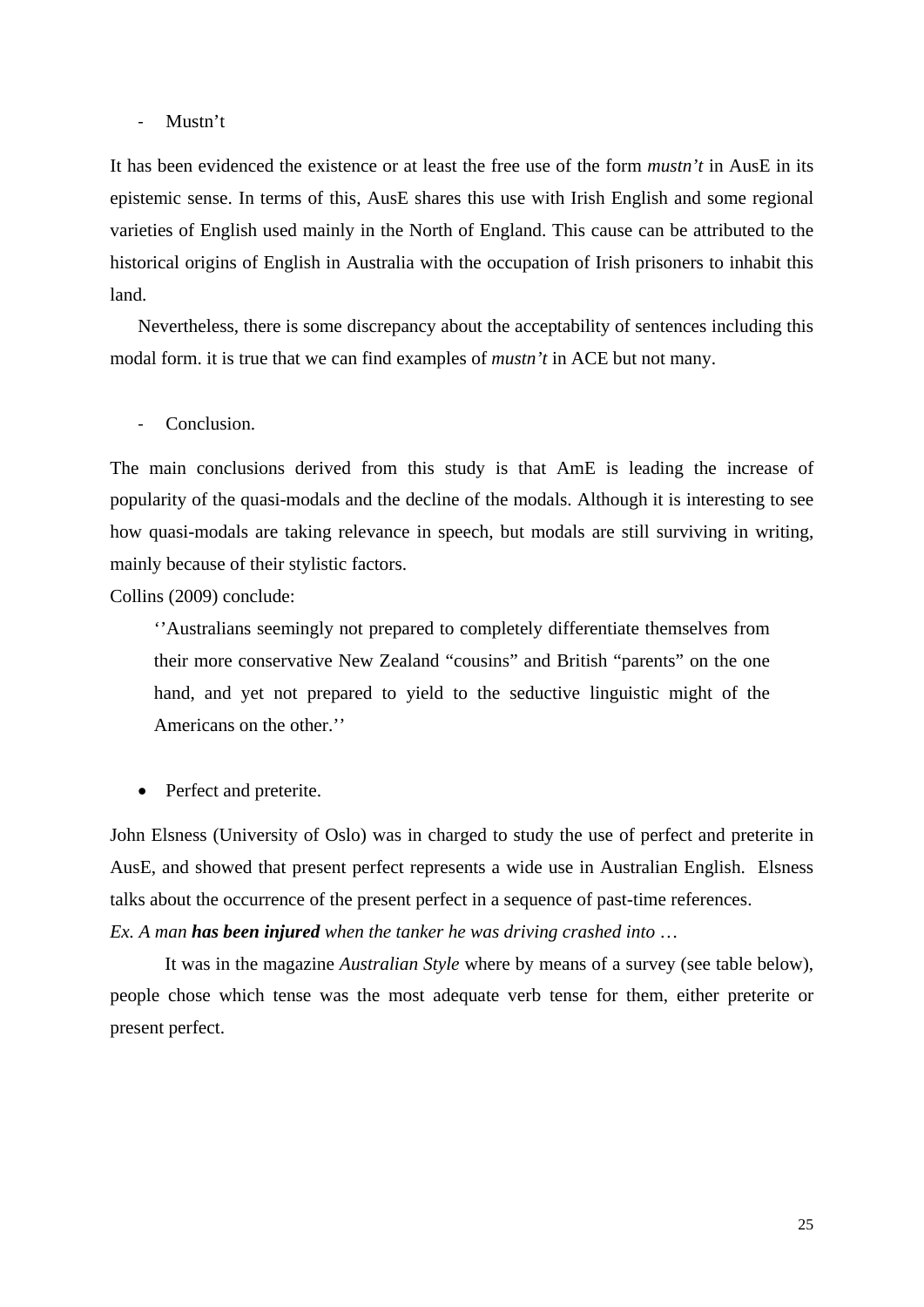| <b>Sentences</b> |                                                                  | <b>Results</b> |
|------------------|------------------------------------------------------------------|----------------|
| Ia               | That problem has been solved long ago.                           | $67(12.1\%)$   |
| Ib               | That problem was solved long ago.                                | 486 (87.9%)    |
| Ha               | I know Joanna is around somewhere - Alex has just spoken to her. | 327 (56.1%)    |
| <b>IIb</b>       | I know Joanna is around somewhere - Alex just spoke to her.      | 256 (43.9%)    |
| <b>IIIa</b>      | You speak remarkably good French. Have you ever lived in France? | 461 (81.3%)    |
| <b>IIIb</b>      | You speak remarkably good French. Did you ever live in France?   | 106 (18.7%)    |
| <b>IVa</b>       | Have you told them the news yet?                                 | 497 (89.1%)    |
| IVb              | Did you tell them the news yet?                                  | $61(10.9\%)$   |

*Table 1. Sentences tested in feedback column of Australian Style. (Peters (2009: 107)*

Elsness (2009) inferred that:

''The respondents treated constructions I and II very differently, with *long ago* and *just*, respectively. With the former construction there is an overwhelming majority for the preterite, with the latter there is a much smaller majority favouring the present perfect. Both adverbials express a vaguely defined past time, but with a very marked difference in distance from the deictic zero-point. It might also be suggested that construction II signals a temporal orientation towards present time.''

As a conclusion, we can state that preterite is gaining ground to the present perfect. ''AusE places themselves at the high end of the scale as far as the frequency of the present perfect is concerned'' (Elsness 2009).

In written language we find that the trend for present perfect is higher towards the present time, whereas in texts orientated towards past time this trend was lower.

In spoken language the present perfect ratio doubled the one of preterite. There are two main reasons for Elsness:

- (i) present time seem to be more common in most kinds of spoken texts;
- (ii) the use of the present perfect may be considered more liberal in varieties of AusE, therefore they can be characterized as colloquial, informal.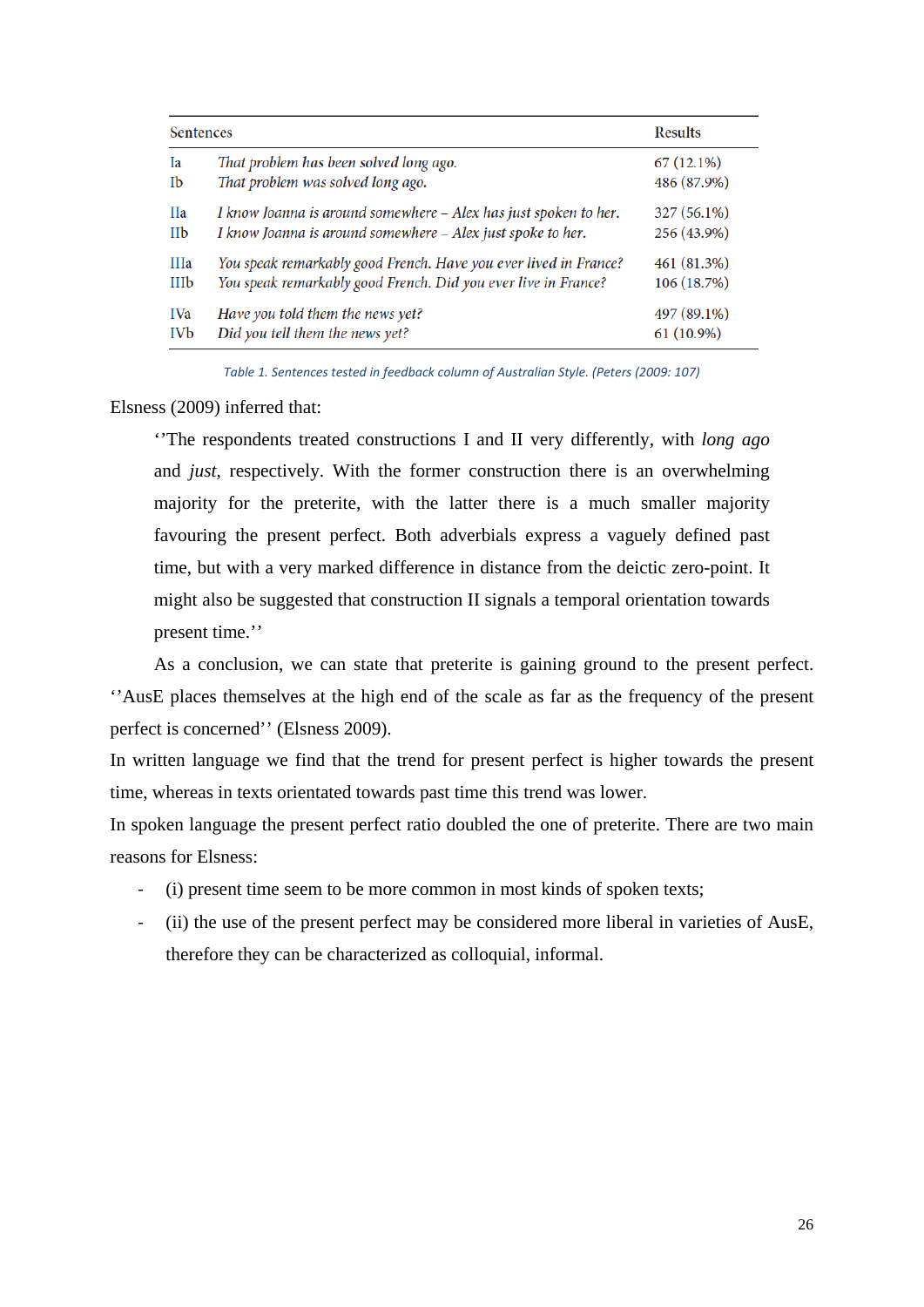#### 3.4.4 LEXICON AND SEMANTICS.

AusE is maybe best known for its distinctive pronunciation and vocabulary (Australianisms). ''These are words that are either use exclusively in Australia or have a special meaning there.'' For example, AusE is also called Aussie English or *Ozzie*.

It is frequent to find shortened words and names. There are different suffixes as *–y* or *–ie*  (*mozzie:* mosquito; *footie*: football; *polie*: politician), *-o* or -*oh* (*arvo*: afternoon; *lingo*: language; *smoko:* smoking break). Some words ending in  $-\text{o}$  may sound disrespectful and be used for insults.

In terms of origin and structure and according to Maier et al. (2012), Australianisms fall into six categories:

1. Words from Aboriginal languages.

Another remarkable feature of AusE in its vocabulary is the influence of aboriginal languages which were spoken before the first English arrived and conquered that land. Every language vocabulary is delimited by its context and part of the land in which people lives.

We find words like *kangaroo, koala, wombat, brumby, kookaburra, galah, barramundi, bunyip*, etc. (animals) or *Kataniing, Corrigin, Kalgoorlie* (cities from Western Australia). Other words such as *boomerang, corroboree, jackeroo*, etc.

2. Extensions from pre-existing senses.

Examples like b*ush* for natural vegetation, *station* a garrison, colonial outpost, or ranch.

3. Novel compounds.

Examples like b*ushman* (someone skilled in traversing the bush), *bushranger* (an armed bandit), *convict overseer* (a convict appointed to supervise other convicts) or *stockman* (someone employed to tend livestock).

*4.* Novel fixed phrases.

*Black bream, black swan, red ash, red cedar, white box, white cockatoo, wild spinach.*

5. Coinage**.** 

*Emancipist* (a freed convict), *go slow* (a form of industrial protest in which employees work to rule) or *woop-woops* (remote country).

6. Words with greater currency in Australia than elsewhere include new applications of words from British regional dialects.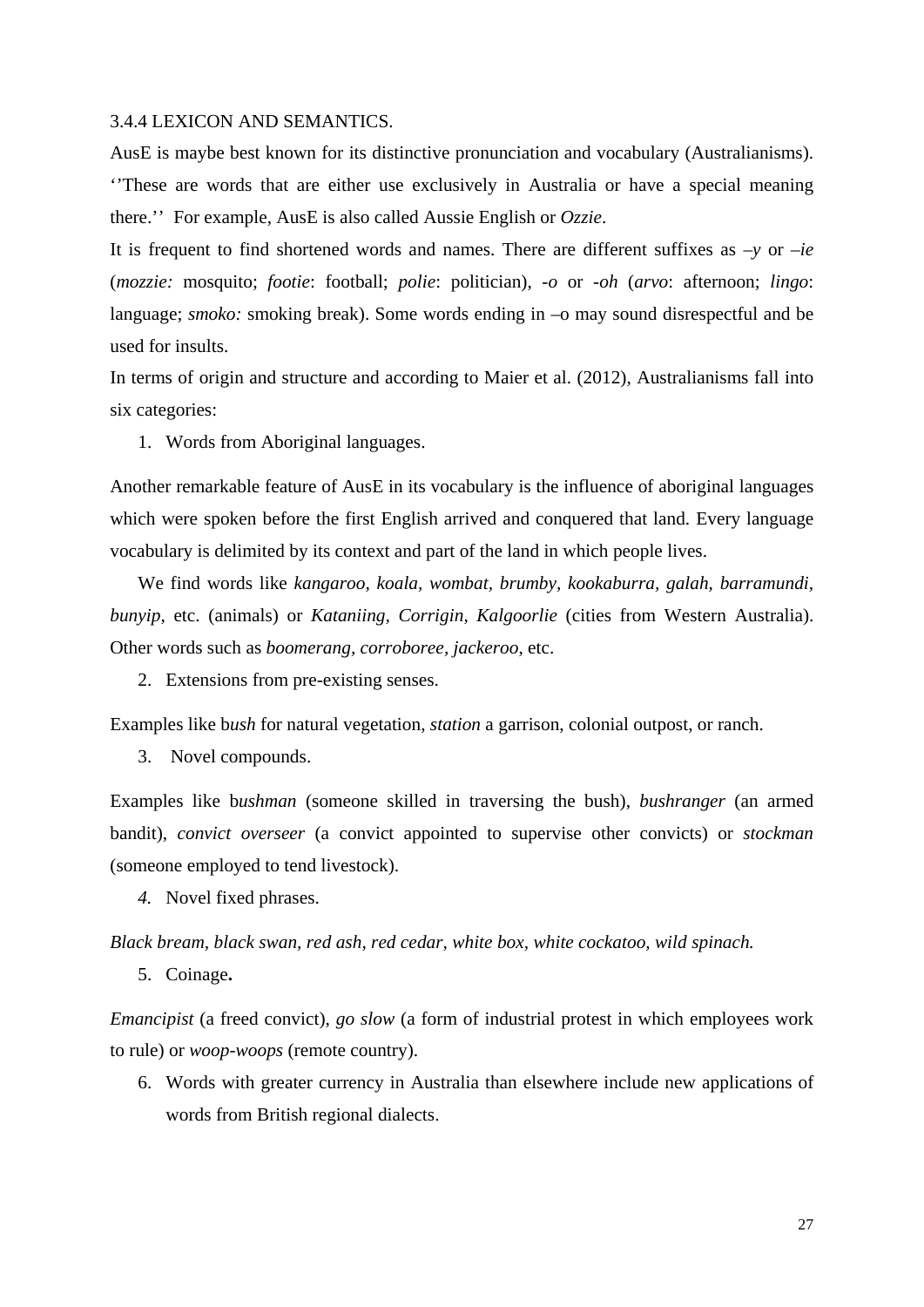*Dinkum* (reliable, genuine), *dunny* (an outside toilet), *larrikin* (a hooligan) or *wowser* (a killjoy).

This vocabulary is collected in the *Dictionary of Australian English* (AND), edited by W.S. Ramson in 1988. It is the first dictionary based on the contributions of AusE to the English language.

Another feature of AusE is the habitual use of swearing and vulgar language. ''In most cases, this appears not to be gratuitous profanity, but rather to reflect the lack of gentility, the rugged character and the level of education of the first settlers (convicts, stockmen, etc.)'' (Maier et al. 2012), in contrast with the well-mannered and polite character of British English for example.

That is why we usually find expressions like 'bloody,' 'damn' and even 'fuck' in conversations because their meaning is different from the one that the rest of English speakers have, it has become devalued in meaning, as noted by Allan and Burridge (2009: 385), ''there has been a marked increase in Australian's acceptance of swearwords in public''.

Not only the familiarity with swearing is remarkable, but also their creativity to design new expressions of this type. Probably, linked with the trace of the early settlers who were convicts.

The functions of this speech are discussed by Collins (2014) and Seal (1999): abusive function to insult and derogate (e.g. *shithead, shitkicker, bullshitter, arsehole, smartarse, ugly as a shithouse rat, silly as a chook with its head cut off,* etc.); to reinforce in-group solidarity (e.g. use of expression 'you bastard' for non-angry or jocular contexts) or stylistic function (i.e. use of *bloody* to intensify the conversation).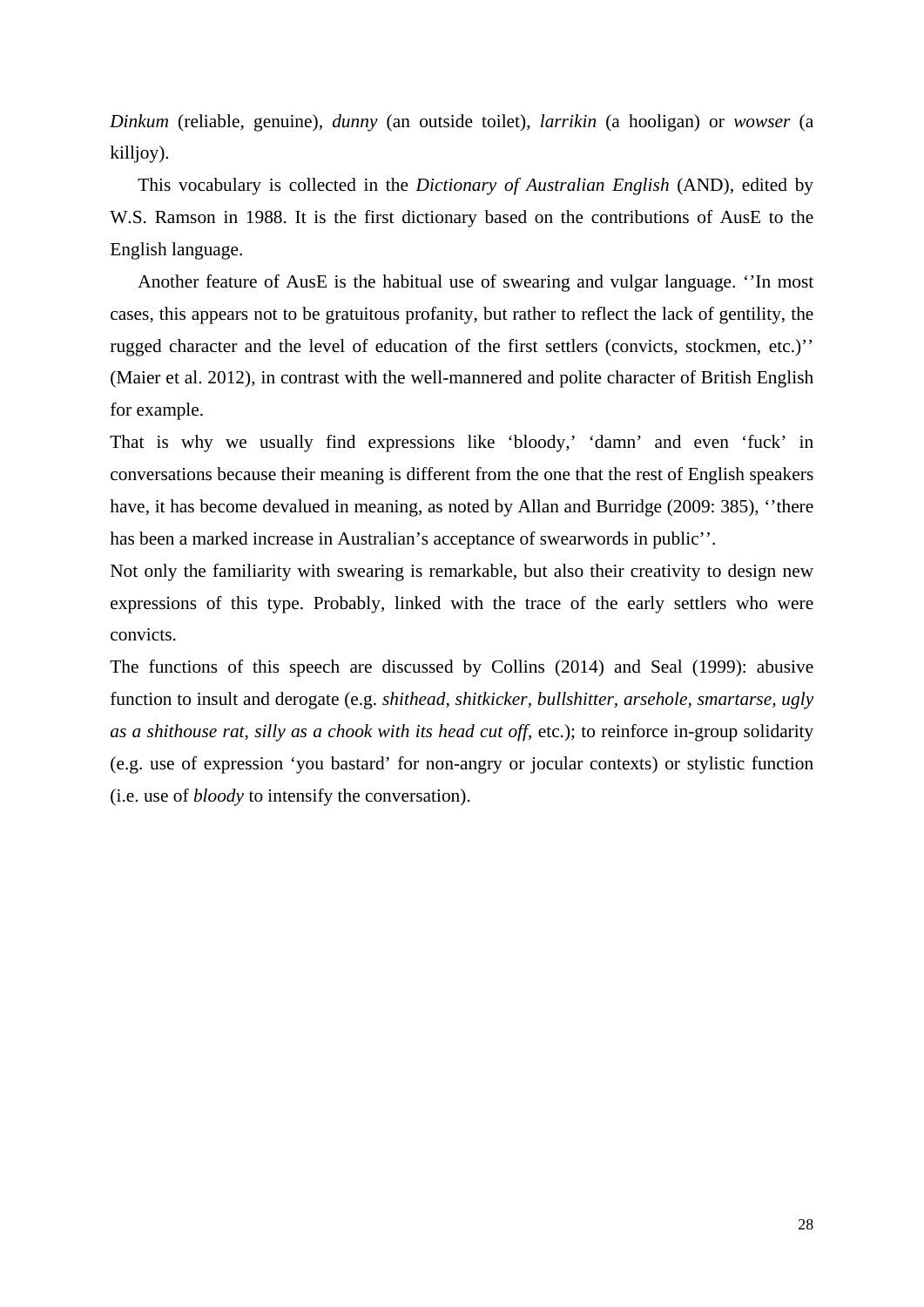#### 3.4.5 PRAGMATICS AND DISCOURSE.

Dealing with discourse features we find some exclusive items to AusE just as Final-*but,*  discourse markers *like* and *yeah-no* or discourse quotatives.

• Final-*but*

Studies by Mulder and Thompson (2008) and Mulder, Thompson and Penry-Williams (2009) showed that Final *but* has become a "fully developed" discourse and connective particle.

Its origin could be the result of immigrates through colonization from the British Isles to the southern hemisphere. Ending a sentence with *but,* it is also a feature of Irish English, dialects of Scots English and varieties of north-eastern England. This could mean that the origin of Final *But* comes from Irish English, and reinforced by Scots English and north-eastern English varieties.

It is the equivalent of the standard *though* and typically associated with working or lower class speech.

Mulder and Thompson (2008) distinguish two types of Final *But:* 

o Final Hanging *But.* Present in AmE and AusE. This type leaves an implication ''hanging'' and invites the hearer to infer what it is and to continue with the interaction.

Ex. *Didier makes his money by going to Atlantic City but-* Ahh, incredible.

o Final Particle *But.* It is predominantly found in AusE. It is not only an implication ''hanging'', it is a fully-developed particle with contrastive content that closes a construction.

*Ex. You don't stay there for too long but. Ex. I don't know if I was brilliant but.* 

According to Mulder, Thompson and Williams (2009), both types have two essential features: they end an intonation unit (IU) and they end a turn. Mulder et al. conclude that this particle indexes ''Australianness'', with 'the fact that it is the focus of folklinguistic comment also supports the idea that it has social meaning in contemporary AusE.'

• Discourse markers: *like*

Jim Miller (2009) analyzed the various discourse functions of *like.* It is used by speakers of every age, sex and social class. He divided three types according to the position of *like* in the clause*.*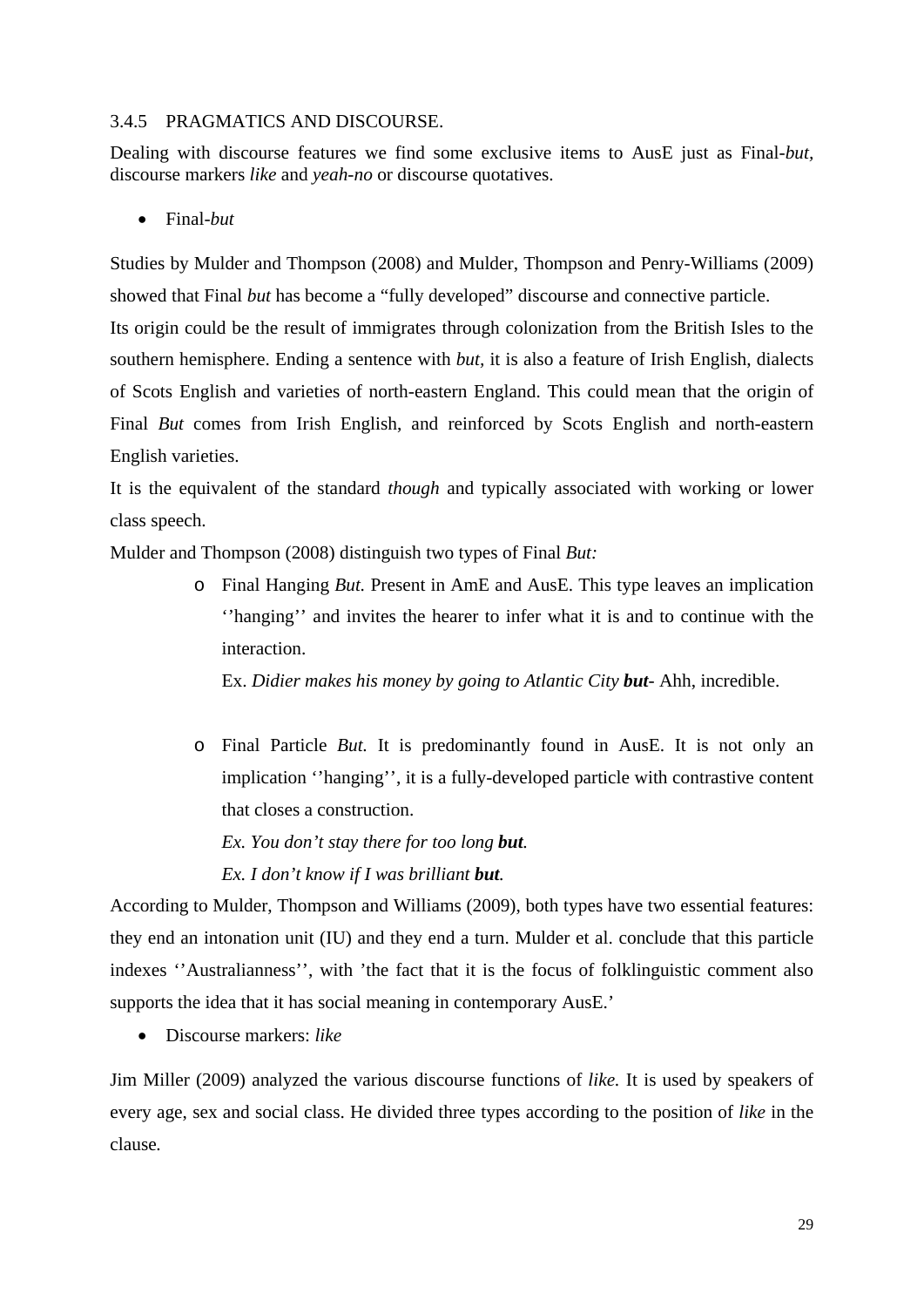- o Clause-initial *like.* It highlights clauses and phrases, and exemplifies previous statements. Only in spoken language. Ex. '*I think the idea of fired human imaginations was left up to family and friends that like that was a personal thing uh and […]'*
- o Clause-medial *like.* It is possibly the most familiar of the three types and highlights phrases and their information. Also, it gives additional rhetorical and dramatic force. It can be substituted by *for example* or *that is.* Ex. '*He had beautiful skin, really beautiful skin, like really tanned and he had a little tattoo on his arm, on his arm.'*
- o Clause-final *like.* It anticipates objections, and provide and ask for explanations. It is the least common and is used by speakers producing complex language and discussing complex topics according to Miller (2009).
	- Ex. BS: *yeah tricky, isn't it?* AC: *and also you don't want to sort of overstep their privacy like.*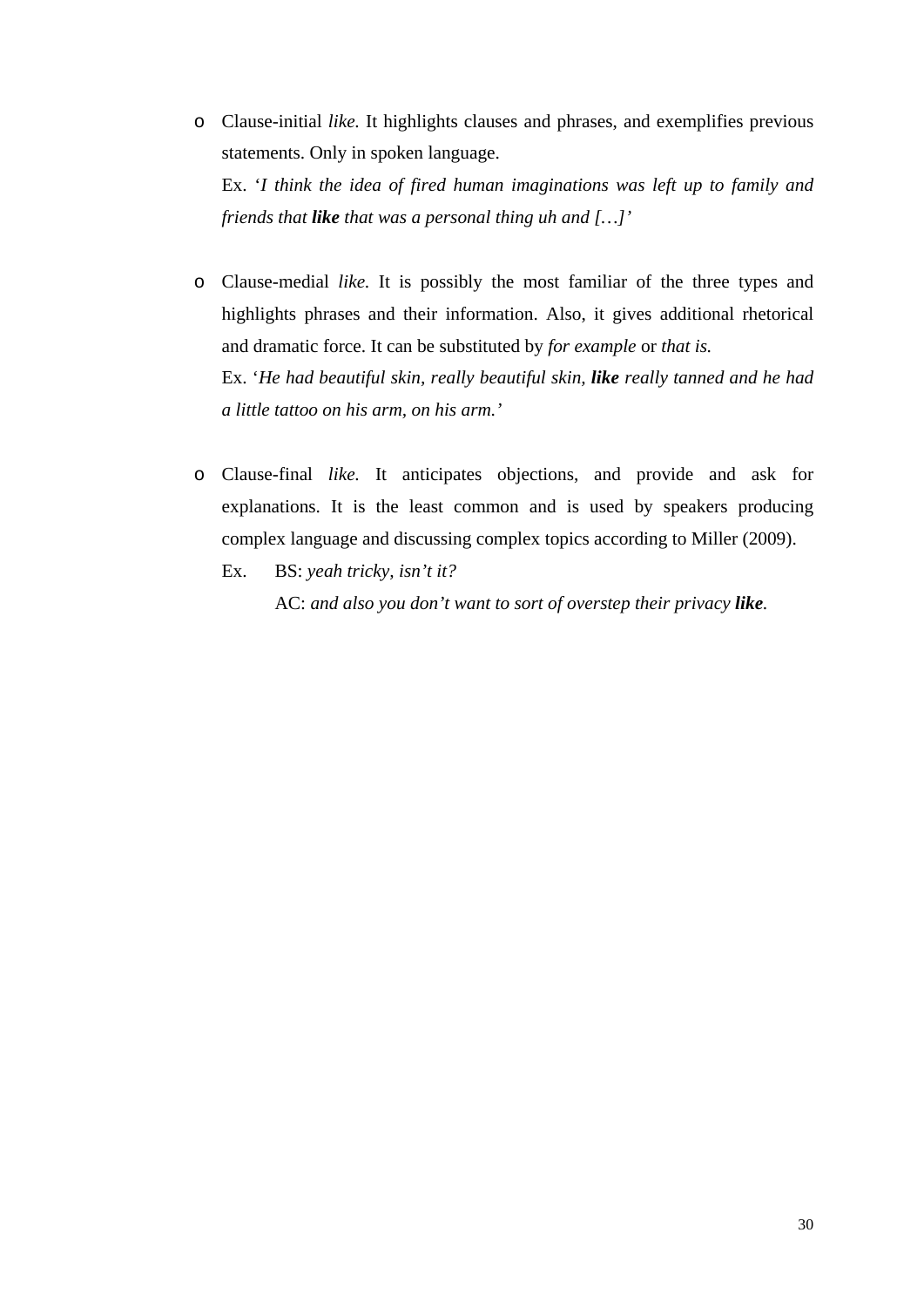• *Yeah-no.*

Burridge and Florey (2002) claimed a relatively new discourse marker: *yeah-no.* Its main function is that of removing any possibility of contradiction in negative responses. They suggest that is used by middle-aged speakers.

Ex. '*He is really a good kid (…) he just comes over and we spoil him rotten. Yeah-no he's a good kid.'*

Apart from this and according to Burridge and Florey (2002) and Collins (2014), *yeah-no* also presents more functions: it represents the preference for agreement and compromise, serves to maintain discourse cohesion and speaker rapport, and finally it softens and reduces the force of an utterance, reinforcing conversational solidarity.

• Discourse quotatives.

Examined in Winter (2002), *be like* has entered into the discourse quotative system of AusE, chiefly used to teenagers. It faces opposition with other expressions as *go, say,* and the zero form. This implementation of *be like* in AusE (also used in AmE, CaE and BrE) is constrained by such factors as the expression of solidarity and the contiguity of zero forms (Collins, 2014).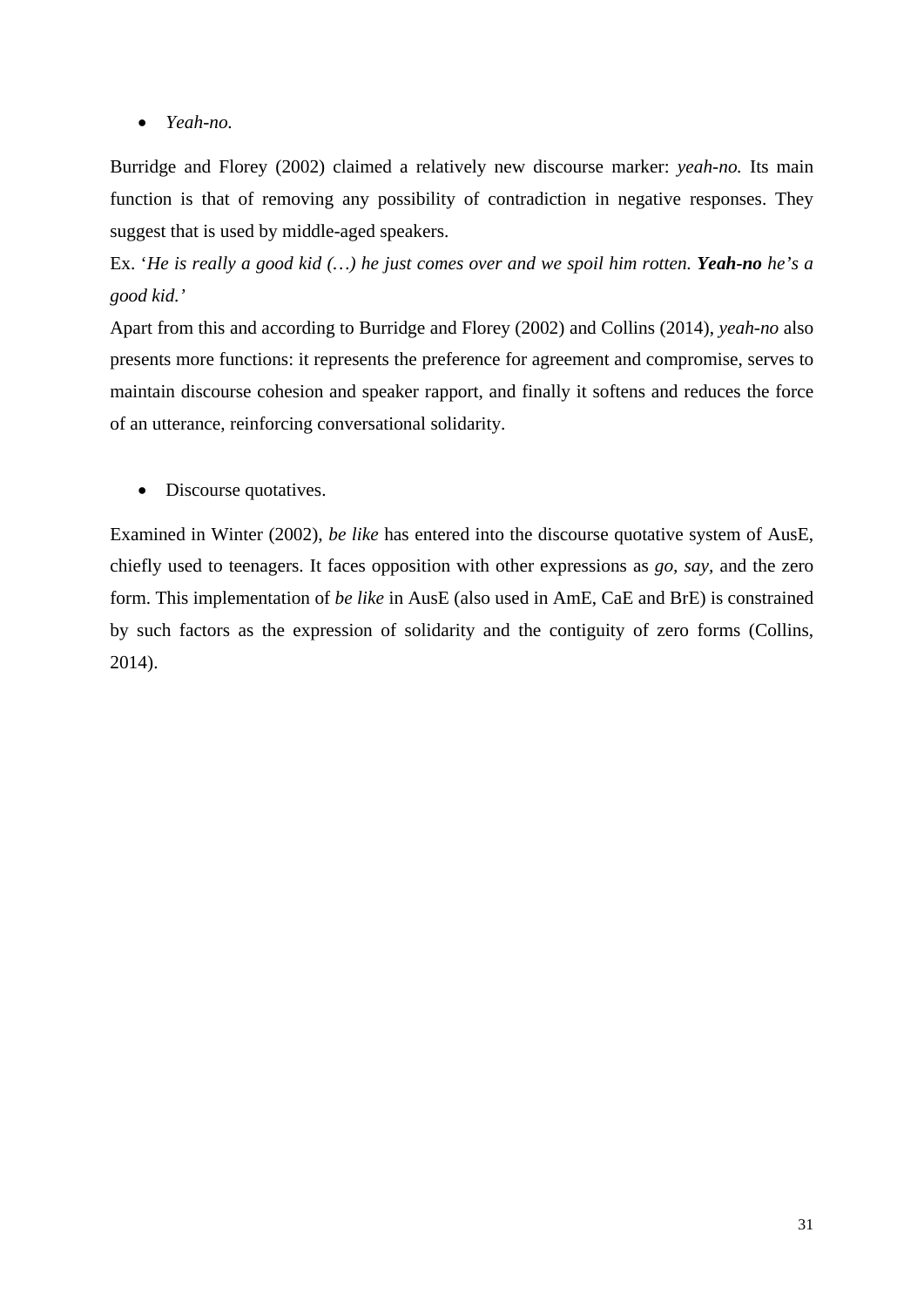#### 4. CONCLUSIONS

As a conclusion I would like to present a reflection on the identity of AusE as an emerging variety of English. To start with, AusE has been considered a less relevant variety of English than for example, BrE or AmE, and devaluated, seen as a jocular type of English. With the passage of the time this view has been becoming less powerful, but today there are signs for the loss of credit of these varieties like AusE. According to Deldridge (2001) and Koch et al. (2014), Australians did not begin to feel proud and to develop a positive attitude to AusE until the 1940s, and still during the 1970s they had the dilemma over the choice of the national anthem. The last trends indicate that more than half of Australians prefer AusE over BrE or AmE, according to Bradley et al. in 1995.

Therefore, the future of English is likely to have 'multidialectism' as discussed in Crystal (2012), or even multilingualism.

Probably one day, we will not have English as a *lingua franca* as nowadays, and it would derive into many different languages with few features in common. But without a doubt, Australian English will be as important as any language or variety in the world, and worthy to study because of its own and unique peculiarities.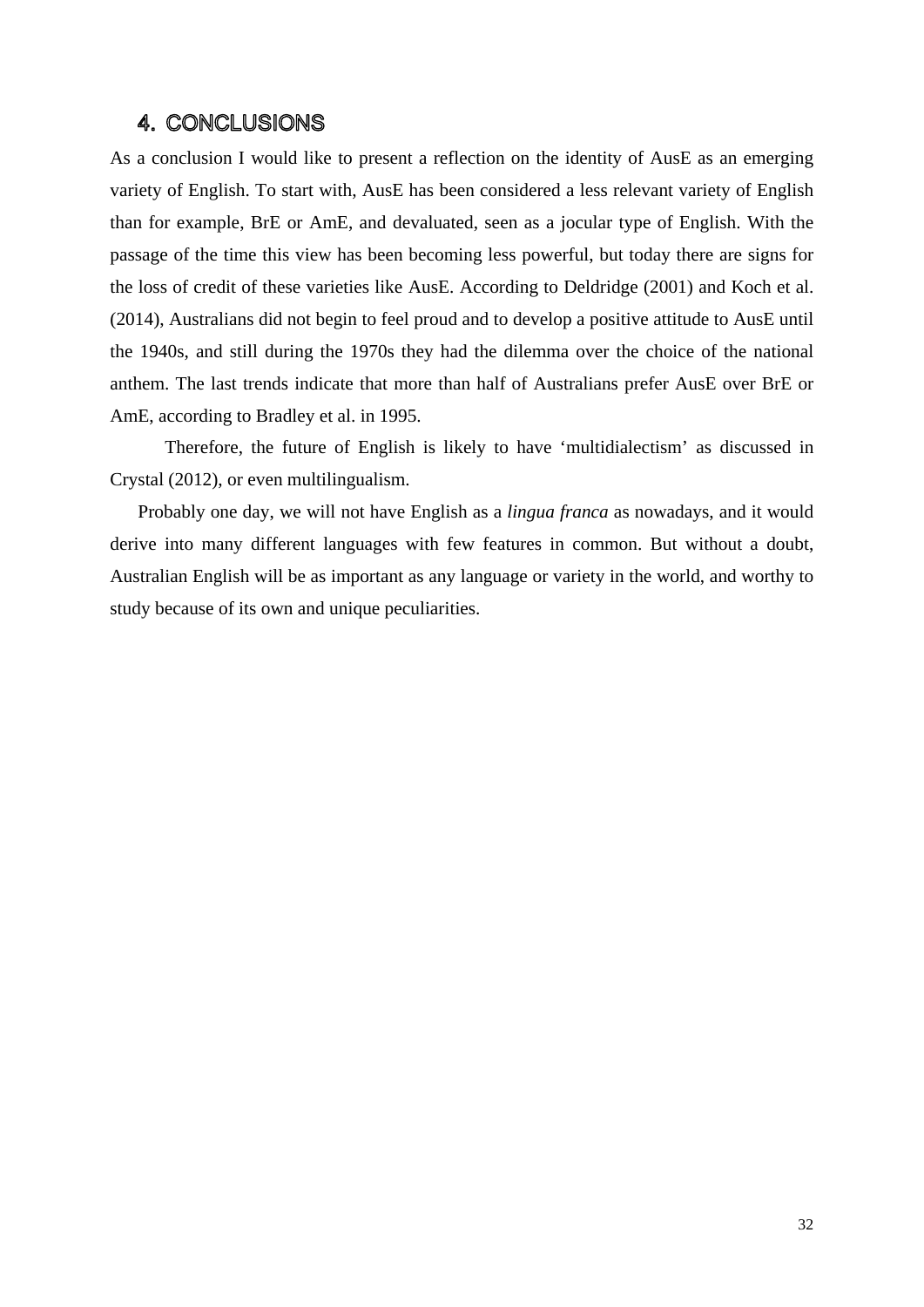## 5. BIBLIOGRAPHY

- Blair, D. and Collins, P. *English in Australia.* Amsterdam & Philadelphia. John Benjamins, 2001.
- Crystal, D. *English as a global language*. Cambridge, UK: Cambridge University Press, 2012. Second Edition.
- Hay, Jennifer, et al. *New Zealand English*, Edinburgh University Press, 2008.
- Jupp, James. *The English in Australia*, Cambridge University Press, 2006.
- Koch, H. & Nordlinger, R. *The Languages and Linguistics of Australia: A Comprehensive Guide,* De Gruyter, Inc., 2014.
- Leitner, G. and Malcolm, I.G. *The Habitat of Australia's Aboriginal Languages: Past, Present and Future*, De Gruyter, Inc., 2008
- Leitner, G. *Australian English - The National Language.* New York. De Gruyter, 2013.
- Offord, Baden, et al. *Inside Australian Culture: Legacies of Enlightenment Values,*  Anthem Press, 2014.
- Peters P., Collins P., & Smith A. *Comparative Studies in Australian and New Zealand English: Grammar and beyond*. Amsterdam & Philadelphia. John Benjamins, 2009.
- Siemund, Peter, et al*. The Amazing World of Englishes: A Practical Introduction,* De Gruyter, 2012.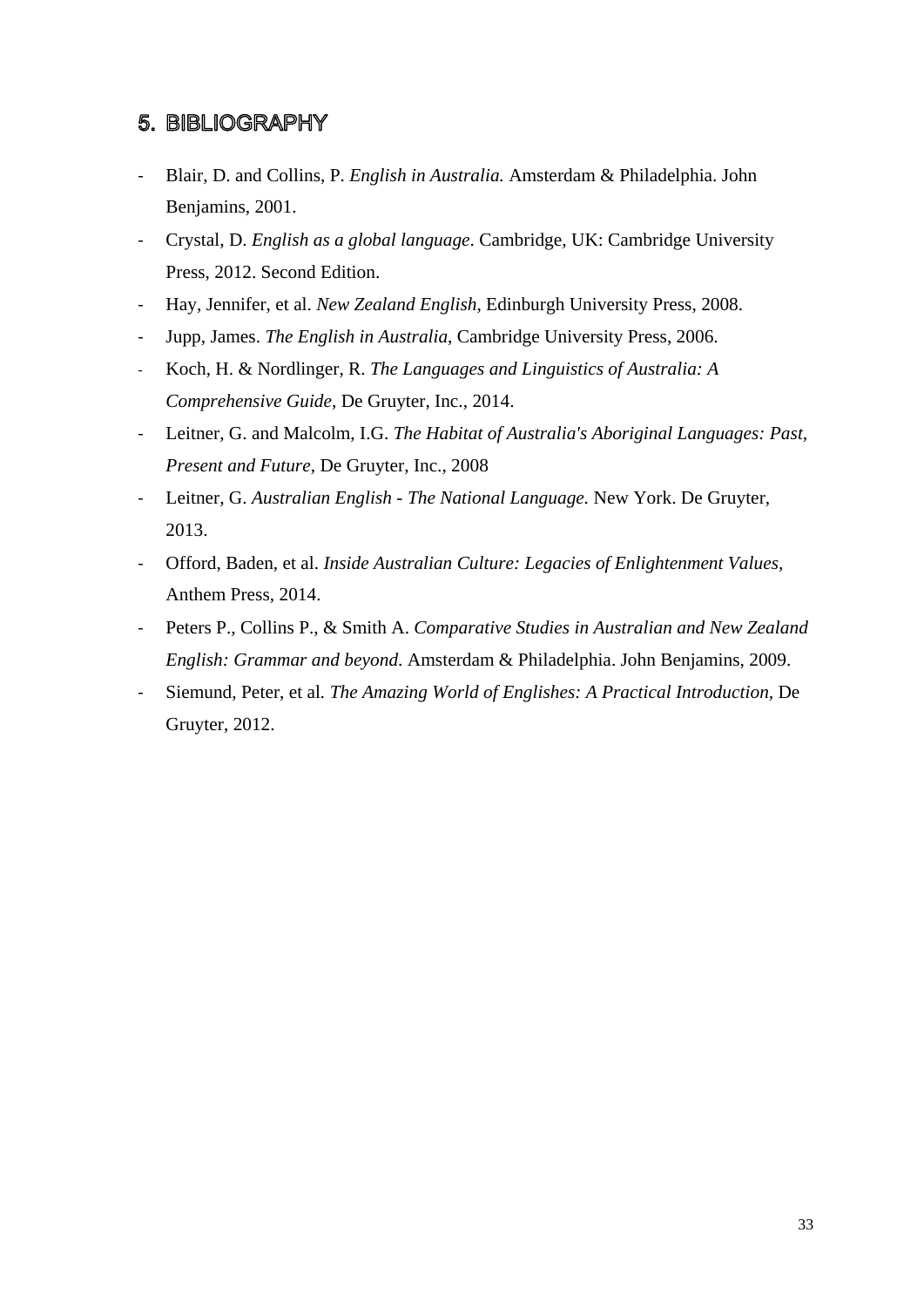## 6. APPENDIX

A) Further examples of Australianisms

| <b>Australian English</b> | <b>Standard English</b> | <b>Australian English</b> | <b>Standard English</b> |
|---------------------------|-------------------------|---------------------------|-------------------------|
| Aussie / Ozzie /          | Australian              | Woop woop                 | A very remote           |
| Strayan                   |                         |                           | place                   |
| Oz / Straya               | Australia               | Postie                    | Postman                 |
| Rage                      | Party                   | Ambo                      | Ambulance driver        |
| Coldy                     | A (cold) beer           | Reffo                     | Referee / refugee       |
| Dingo                     | Australian wild dog     | Garbo                     | Binman / garbage        |
|                           |                         |                           | collector               |
| To be mad as a cut        | To be furious,          | Never never               | Inland Australia /      |
| snake                     | extremely angry         |                           | desert areas            |
| Doco                      | Documentary             | Safe                      | Container for food      |
| Evo                       | Evening                 | Footy                     | Football                |
| Greenie                   | Conservationist,        | Arvo                      | Afternoon               |
|                           | environmentalist        |                           |                         |
| Putt-putt                 | A small car             | Fair dinkum               | To proclaim a fact      |
|                           |                         |                           | or true                 |
| To be in full             | To be in good           | <b>Strine</b>             | Australian English      |
| feather                   | health                  |                           |                         |
| Shout                     | Round of drinks in      | Servo                     | Petrol station          |
|                           | a bar                   |                           |                         |
| <b>Bizzo</b>              | <b>Business</b>         | Rello                     | Relation                |
| <b>Barrack</b>            | To give support         | Pollie                    | Politician              |
|                           | /cheer                  |                           |                         |
| Sheila                    | Girl                    | Sunnies                   | Sunglasses              |
| Num-nums                  | Delicious / good        | Tea                       | Supper                  |
|                           | food                    |                           |                         |